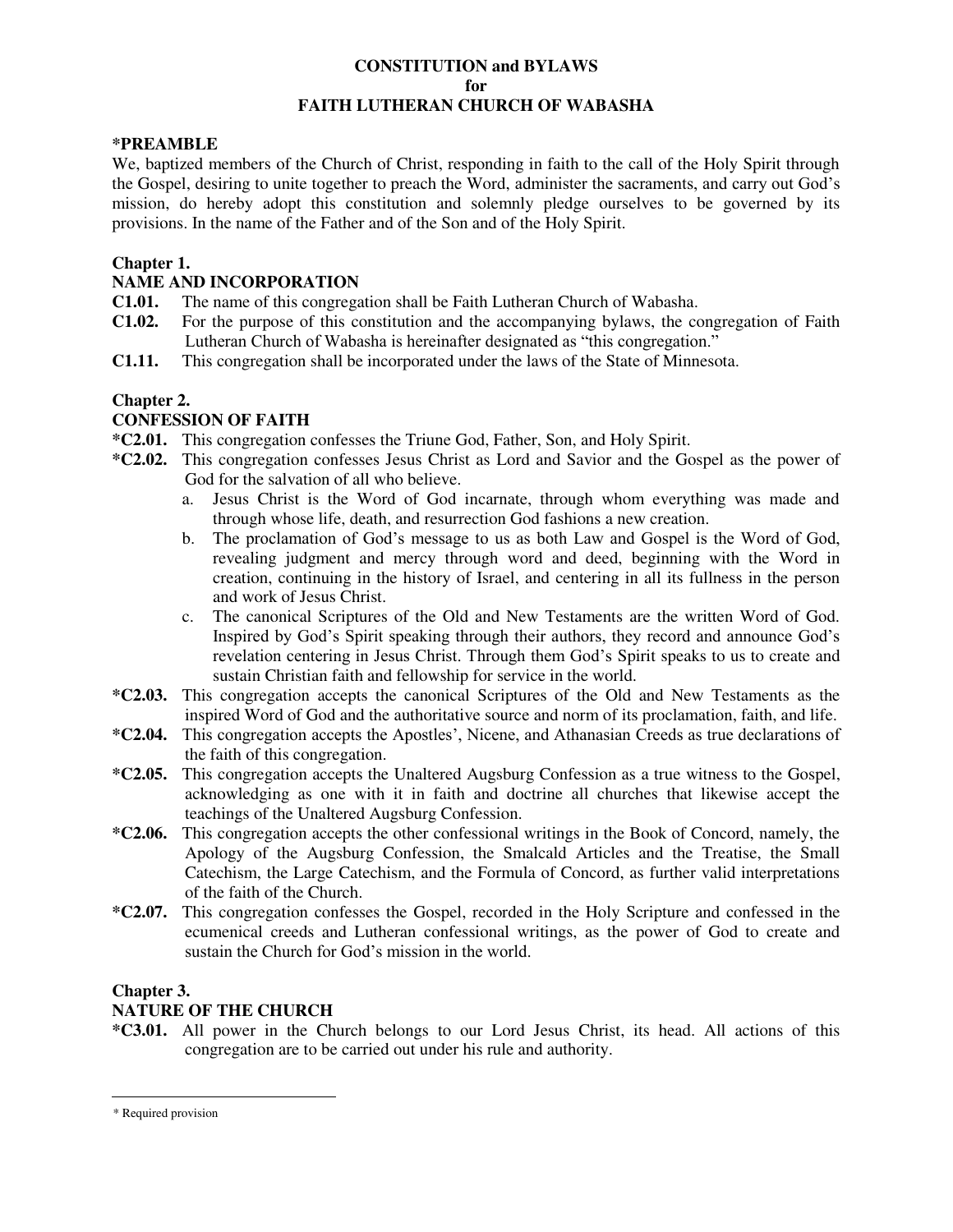- **\*C3.02.** The Church exists both as an inclusive fellowship and as local congregations gathered for worship and Christian service. Congregations find their fulfillment in the universal community of the Church, and the universal Church exists in and through congregations. The Evangelical Lutheran Church in America, therefore, derives its character and powers both from the sanction and representation of its congregations and from its inherent nature as an expression of the broader fellowship of the faithful. In length, it acknowledges itself to be in the historic continuity of the communion of saints; in breadth, it expresses the fellowship of believers and congregations in our day.
- **\*C3.03.** The name Evangelical Lutheran Church in America (ELCA or "this church") as used herein refers in general references to this whole church, including its three expressions: congregations, synods, and the churchwide organization. The name Evangelical Lutheran Church in America is also the name of the corporation of the churchwide organization to which specific references may be made herein.

## **Chapter 4.**

### **STATEMENT OF PURPOSE**

- **\*C4.01.** The Church is a people created by God in Christ, empowered by the Holy Spirit, called and sent to bear witness to God's creative, redeeming, and sanctifying activity in the world.
- **\*C4.02.** To participate in God's mission, this congregation as a part of the Church shall:
	- a. Worship God in proclamation of the Word and administration of the sacraments and through lives of prayer, praise, thanksgiving, witness, and service.
	- b. Proclaim God's saving Gospel of justification by grace for Christ's sake through faith alone, according to the apostolic witness in the Holy Scripture, preserving and transmitting the Gospel faithfully to future generations.
	- c. Carry out Christ's Great Commission by reaching out to all people to bring them to faith in Christ and by doing all ministry with a global awareness consistent with the understanding of God as Creator, Redeemer, and Sanctifier of all.
	- d. Serve in response to God's love to meet human needs, caring for the sick and the aged, advocating dignity and justice for all people, working for peace and reconciliation among the nations, and standing with the poor and powerless, and committing itself to their needs.
	- e. Nurture its members in the Word of God so as to grow in faith and hope and love, to see daily life as the primary setting for the exercise of their Christian calling, and to use the gifts of the Spirit for their life together and for their calling in the world.
	- f. Manifest the unity given to the people of God by living together in the love of Christ and by joining with other Christians in prayer and action to express and preserve the unity which the Spirit gives.
- **\*C4.03.** To fulfill these purposes, this congregation shall:
	- a. Provide services of worship at which the Word of God is preached and the sacraments are administered.
	- b. Provide pastoral care and assist all members to participate in this ministry.
	- c. Challenge, equip, and support all members in carrying out their calling in their daily lives and in their congregation.
	- d. Teach the Word of God.
	- e. Witness to the reconciling Word of God in Christ, reaching out to all people.
	- f. Respond to human need, work for justice and peace, care for the sick and the suffering, and participate responsibly in society.
	- g. Motivate its members to provide financial support for the congregation's ministry and the ministry of other parts of the Evangelical Lutheran Church in America.
	- h. Foster and participate in interdependent relationships with other congregations, the synod, and the churchwide organization of the Evangelical Lutheran Church in America.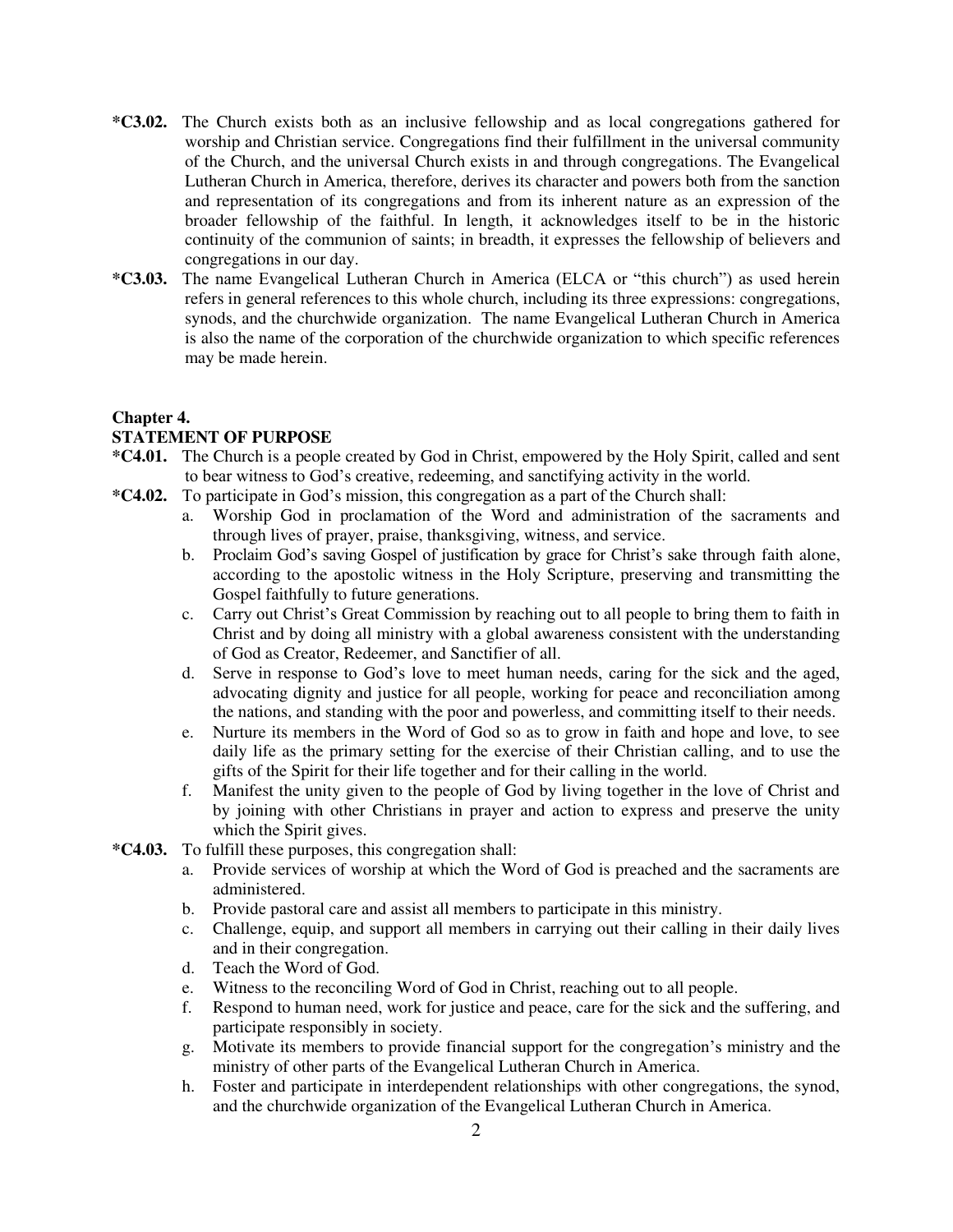- i. Foster and participate in ecumenical relationships consistent with churchwide policy.
- **\*C4.04.** This congregation shall develop an organizational structure to be described in the bylaws. The Congregation Council shall prepare descriptions of the responsibilities of each committee, task force, or other organizational group and shall review their actions.
- **\*C4.05.** This congregation shall, from time to time, adopt a mission statement which will provide specific direction for its programs.
- **\*C4.06.** References herein to the nature of the relationship between the three expressions of this church—congregations, synods, and the churchwide organization—as being interdependent or as being in a partnership relationship describe the mutual responsibility of these expressions in God's mission and the fulfillment of the purposes of this church as described in this chapter, and do not imply or describe the creation of partnerships, co-ventures, agencies, or other legal relationships recognized in civil law.

## **Chapter 5.**

## **POWERS OF THE CONGREGATION**

- **\*C5.01.** The powers of this congregation are those necessary to fulfill its purpose.
- **\*C5.02.** The powers of this congregation are vested in the Congregation Meeting called and conducted as provided in this constitution and bylaws.
- **\*C5.03.** Only such authority as is delegated to the Congregation Council or other organizational units in this congregation's governing documents is recognized. All remaining authority is retained by the congregation. The congregation is authorized to:
	- a. call a pastor as provided in Chapter 9;
	- b. terminate the call of a pastor as provided in Chapter 9;
	- c. call or terminate the call of associates in ministry, deaconesses, and diaconal ministers in conformity with the applicable policy of the Evangelical Lutheran Church in America;
	- d. adopt amendments to the constitution, as provided in Chapter 17, amendments to the bylaws, as specified in Chapter 16, and continuing resolutions, as provided in Chapter 18.
	- e. approve the annual budget;
	- f. acquire real and personal property by gift, devise, purchase, or other lawful means;
	- g. hold title to and use its property for any and all activities consistent with its purpose;
	- h. sell, mortgage, lease, transfer, or otherwise dispose of its property by any lawful means;
	- i. elect its Congregation Council, and appoint boards and committees, and require them to carry out their duties in accordance with the constitution and bylaws, and continuing resolutions; and
	- j. terminate its relationship with the Evangelical Lutheran Church in America as provided in Chapter 6.
- **\*C5.04.** This congregation shall choose from among its voting members laypersons to serve as voting members of the Synod Assembly as well as persons to represent it at meetings of any conference, cluster, coalition, or other area subdivision of which it is a member. The number of persons to be elected by the congregation and other qualifications shall be as prescribed in guidelines established by the Southeastern Minnesota Synod of the Evangelical Lutheran Church in America.
- **C5.05.** This congregation shall have a mission endowment fund that will operate as specified in this congregation's bylaws. The purpose of the mission endowment fund is to provide for mission work beyond the operational budget of this congregation.

## **Chapter 6.**

## **CHURCH AFFILIATION**

**\*C6.01.** This congregation shall be an interdependent part of the Evangelical Lutheran Church in America or its successor, and of the Southeastern Minnesota Synod of the Evangelical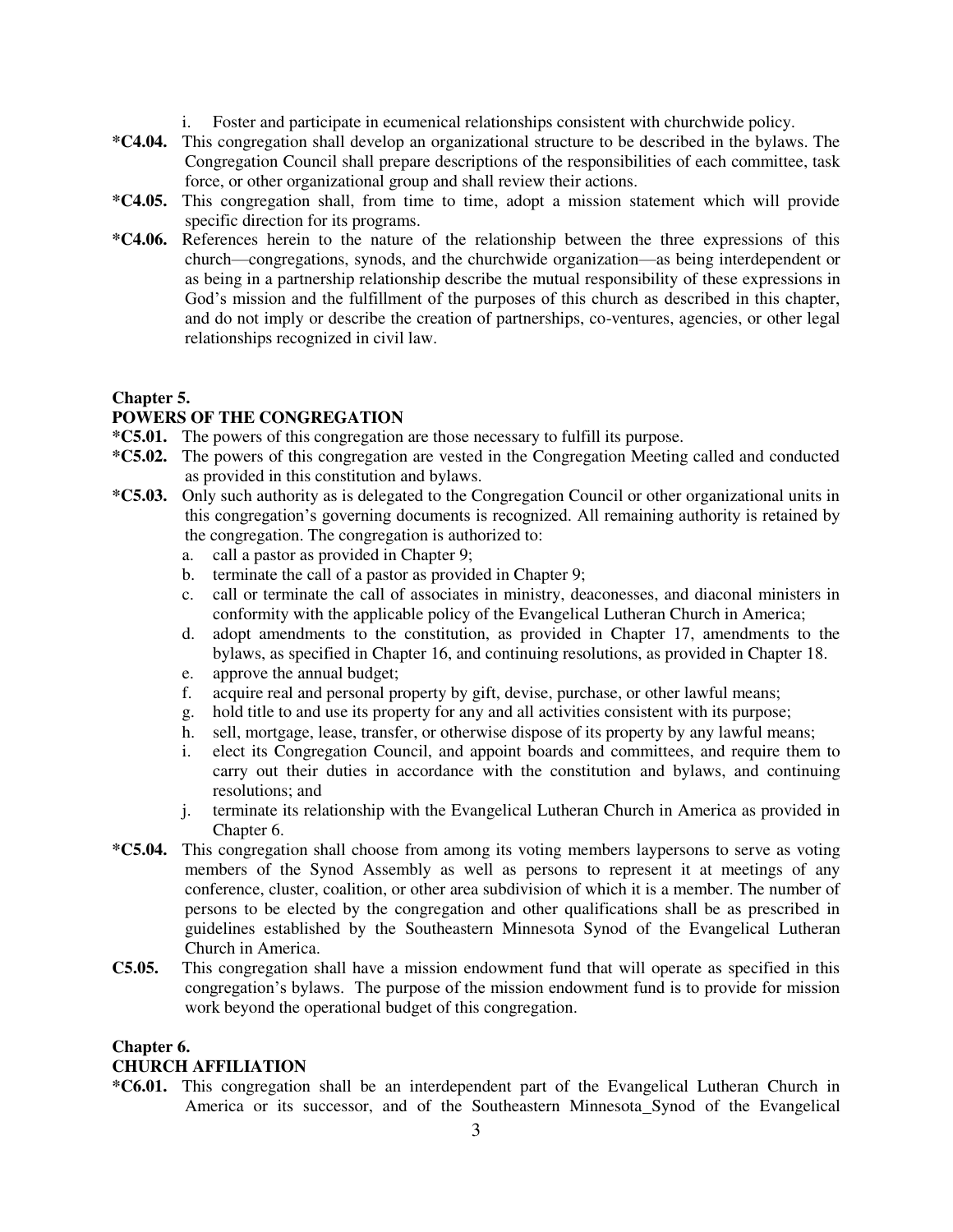Lutheran Church in America. This congregation is subject to the discipline of the Evangelical Lutheran Church in America.

- **\*C6.02.** This congregation accepts the Confession of Faith and agrees to the Purposes of the Evangelical Lutheran Church in America and shall act in accordance with them.
- **\*C6.03.** This congregation acknowledges its relationship with the Evangelical Lutheran Church in America in which:
	- a. This congregation agrees to be responsible for its life as a Christian community.
	- b. This congregation pledges its financial support and participation in the life and mission of the Evangelical Lutheran Church in America.
	- c. This congregation agrees to call pastoral leadership from the clergy roster of the Evangelical Lutheran Church in America in accordance with its call procedures except in special circumstances and with the approval of the bishop of the synod. These special circumstances are limited either to calling a candidate approved for the roster of ordained ministers of the Evangelical Lutheran Church in America or to contracting for pastoral services with an ordained minister of a church body with which the Evangelical Lutheran Church in America officially has established a relationship of full communion.
	- d. This congregation agrees to consider associates in ministry, deaconesses, and diaconal ministers for call to other staff positions in the congregation according to the procedures of the Evangelical Lutheran Church in America.
	- e. This congregation agrees to file this constitution and any subsequent changes to this constitution with the synod for review to ascertain that all of its provisions are in agreement with the constitution and bylaws of the Evangelical Lutheran Church in America and with the constitution of the synod.
- **\*C6.04.** Affiliation with the Evangelical Lutheran Church in America may be terminated as follows:
	- a. This congregation takes action to dissolve.
	- b. This congregation ceases to exist.
	- c. This congregation is removed from membership in the Evangelical Lutheran Church in America according to the procedures for discipline of the Evangelical Lutheran Church in America.
	- d. This congregation follows the procedures outlined in \*C6.05.
- **\*C6.05.** A congregation may terminate its relationship with this church by the following procedure:
	- a. A resolution indicating the intent to terminate its relationship must be adopted at a legally called and conducted special meeting of the congregation by a two-thirds vote of the voting members present. Such meeting may be held no sooner than 30 days after written notice of the meeting is received by the bishop of the synod, during which time the congregation shall consult with the bishop and the bishop's designees, if any. The times and manner of the consultation shall be determined by the bishop in consultation with the Congregation Council. Unless he or she is a voting member of the congregation, the bishop and the bishop's designees, if any, shall have voice but not vote at the meeting.
	- b. The secretary of the congregation shall submit a copy of the resolution to the bishop, attesting that the special meeting was legally called and conducted and certifying the outcome of the vote, and shall mail a copy of the resolution to voting members of the congregation. This notice shall be submitted within 10 days after the resolution has been adopted.
	- c. The bishop of the synod and the congregation shall continue in consultation, as specified in paragraph a. above, during a period of at least 90 days after receipt by the synod of the notice as specified in paragraph b. above.
	- d. If the congregation, after such consultation, still seeks to terminate its relationship, such action may be taken at a legally called and conducted special meeting by a two-thirds vote of the voting members present. Notice of the meeting shall be mailed to all voting members and to the bishop at least 10 days in advance of the meeting. Unless he or she is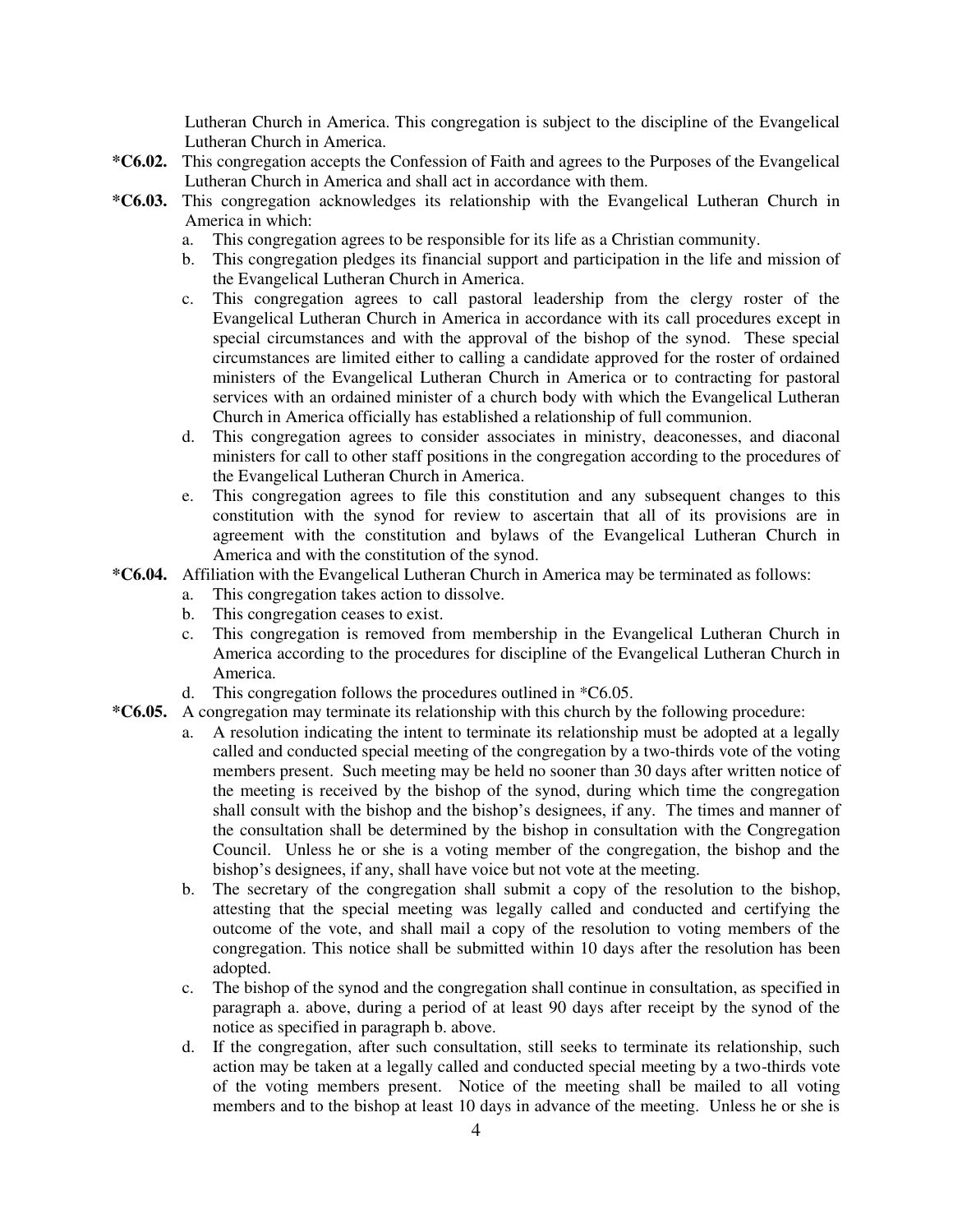a voting member of the congregation, the bishop and the bishop's designees, if any, shall have voice but not vote at the meeting.

- e. A copy of the resolution, attesting that the special meeting was legally called and conducted and certifying the outcome of the vote, shall be sent to the bishop within 10 days after the resolution has been adopted, at which time the relationship between the congregation and this church shall be terminated subject to paragraphs g., h., and i. below. Unless this notification to the bishop also certifies that the congregation has voted by a two-thirds vote to affiliate with another Lutheran denomination, the congregation will be conclusively presumed to be an independent or non-Lutheran church.
- f. Notice of termination shall be forwarded by the bishop to the secretary of this church, who shall report the termination to the Churchwide Assembly.
- g. Congregations seeking to terminate their relationship with this church which fail or refuse to comply with each of the foregoing provisions in \*C6.05 shall be required to receive Synod Council approval before terminating their membership in this church.
- h. Congregations which had been members of the Lutheran Church in America shall be required, in addition to complying with the foregoing provisions in \*C6.05., to receive synodical approval before terminating their membership in this church.
- i. Congregations established by the Evangelical Lutheran Church in America shall be required, in addition to complying with the foregoing provisions in \*C6.05., to satisfy all financial obligations to this church and receive Synod Council approval before terminating their membership in this church.
- j. If a congregation fails to achieve the required two-thirds vote of voting members present at the congregation's first meeting as specified in paragraph a. above, another special meeting to consider termination of relationship with this church may be called no sooner than six months after that first meeting. If a congregation fails to achieve the required two-thirds vote of voting members present at the congregation's second meeting as specified in paragraph d. above, another attempt to consider termination of relationship with this church must follow all requirements of \*C6.05 and may begin no sooner than six months after that second meeting.
- **\*C6.06.** If this congregation considers relocation, it shall confer with the bishop of the synod in which it is territorially located and the appropriate unit of the churchwide organization before any steps are taken leading to such action. The approval of the Synod Council shall be received before any such action is effected.
- **\*C6.07.** If this congregation considers developing an additional site to be used regularly for worship, it shall confer with the bishop of the synod in which it is territorially located and the appropriate unit of the churchwide organization before any steps are taken leading to such action.

## **Chapter 7.**

### **PROPERTY OWNERSHIP**

- **\*C7.01.** If this congregation ceases to exist, title to undisposed property shall pass to the Southeastern Minnesota Synod of the Evangelical Lutheran Church in America.
- **\*C7.02.** If this congregation is removed from membership in the Evangelical Lutheran Church in America according to its procedure for discipline, title to property shall continue to reside in this congregation.
- **\*C7.03.** If a two-thirds majority of the voting members of this congregation present at a legally called and conducted special meeting of this congregation vote to transfer to another Lutheran church body, title to property shall continue to reside in this congregation, provided the process for termination of relationship in \*C6.05 has been followed. Before this congregation takes action to transfer to another Lutheran church body, it shall consult with representatives of the Southeastern Minnesota Synod.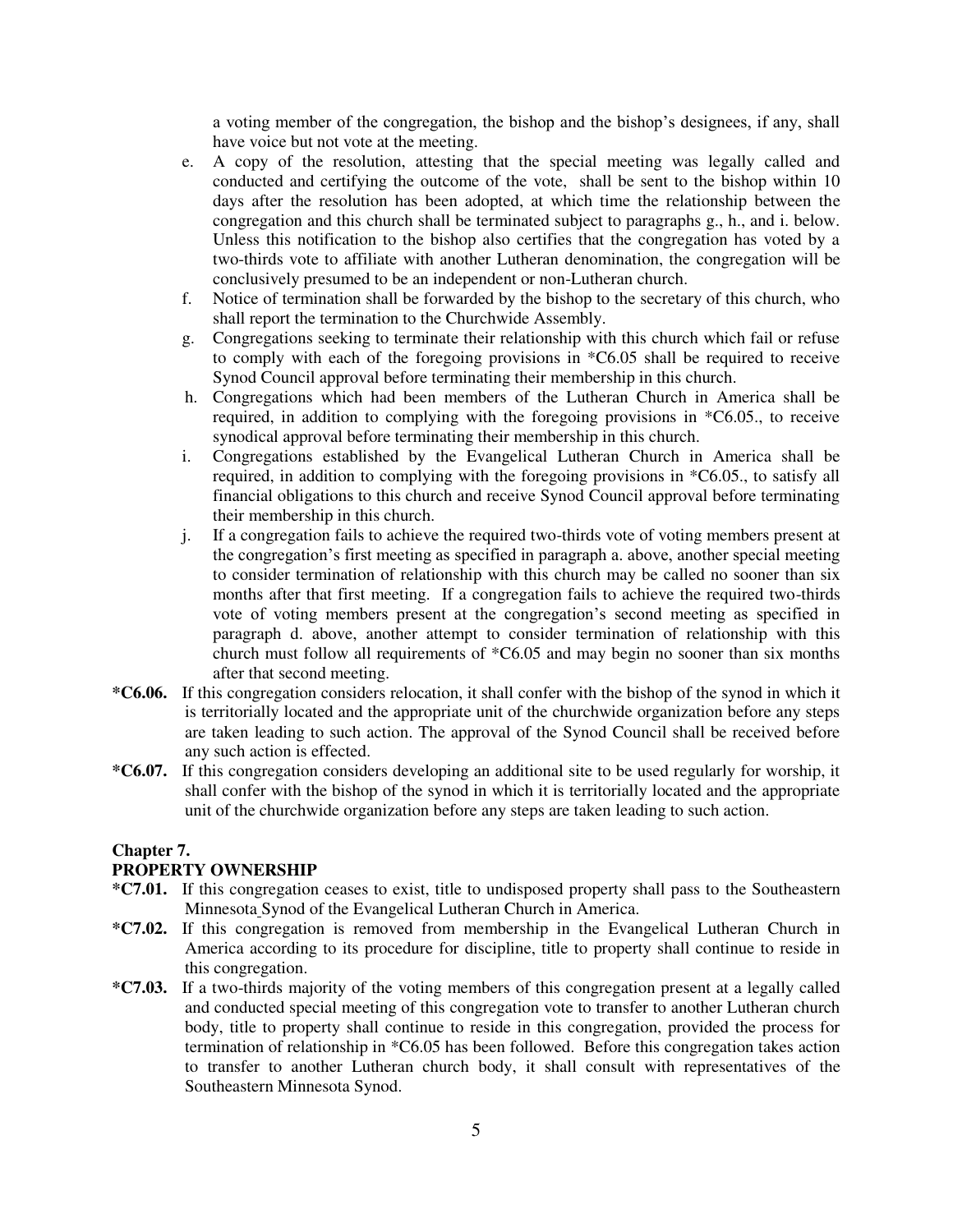- **\*C7.04.** If a two-thirds majority of the voting members of this congregation present at a legally called and conducted special meeting of this congregation vote to become independent or relate to a non-Lutheran church body and have followed the process for termination of relationship in \*C6.05., title to property of this congregation shall continue to reside in this congregation only with the consent of the Synod Council. The Synod Council, after consultation with this congregation by the established synodical process, may give approval to the request to become independent or to relate to a non-Lutheran church body, in which case title shall remain with the majority of this congregation. If the Synod Council fails to give such approval, title shall remain with those members who desire to continue as a congregation of the Evangelical Lutheran Church in America.
- **C7.05.** Notwithstanding the provisions of \*C7.02 and \*C.7.03 above, where this congregation has received property from the synod pursuant to a deed or other instrument containing restrictions under provision 9.71.a. of the *Constitution, Bylaws, and Continuing Resolutions of the Evangelical Lutheran Church in America*, this congregation accepts such restrictions and:
	- a. Shall not transfer, encumber, mortgage, or in any way burden or impair any right, title, or interest in the property without prior approval of the Synod Council.
	- b. Shall—upon written demand by the Synod Council, pursuant to †S13.23. of the constitution of the Southeastern Minnesota Synod—reconvey and transfer all right, title, and interest in the property to the synod.

## **Chapter 8.**

### **MEMBERSHIP**

- **\*C8.01.** Members of this congregation shall be those baptized persons on the roll of this congregation at the time that this constitution is adopted and those who are admitted thereafter and who have declared and maintain their membership in accordance with the provisions of this constitution and its bylaws.
- **\*C8.02.** Members shall be classified as follows:
	- a. *Baptized* members are those persons who have been received by the Sacrament of Holy Baptism in this congregation, or, having been previously baptized in the name of the Triune God, have been received by certificate of transfer from other Lutheran congregations or by affirmation of faith.
	- b. *Confirmed* members are baptized persons who have been confirmed in this congregation, those who have been received by adult baptism or by transfer as confirmed members from other Lutheran congregations, or baptized persons received by affirmation of faith.
	- c. *Voting* members are confirmed members. Such confirmed members, during the current or preceding calendar year, shall have communed in this congregation and shall have made a contribution of record to this congregation. Members of this congregation who have satisfied these basic standards shall have the privilege of voice and vote at every regular and special meeting of the congregation.
	- d. *Associate* members are persons holding membership in other [Christian congregations who wish to retain such membership but desire to participate in the life and mission of this congregation, or persons who wish to retain a relationship with this congregation while being members of other congregations. They have all the privileges and duties of membership except voting rights and eligibility for elected offices or membership on the Congregation Council of this congregation.
- **\*C8.03.** All applications for confirmed membership shall be submitted to and shall require the approval of the Congregation Council.
- **\*C8.04.** It shall be the privilege and duty of members of this congregation to:
	- a. make regular use of the means of grace, both Word and sacraments;
	- b. live a Christian life in accordance with the Word of God and the teachings of the Lutheran church; and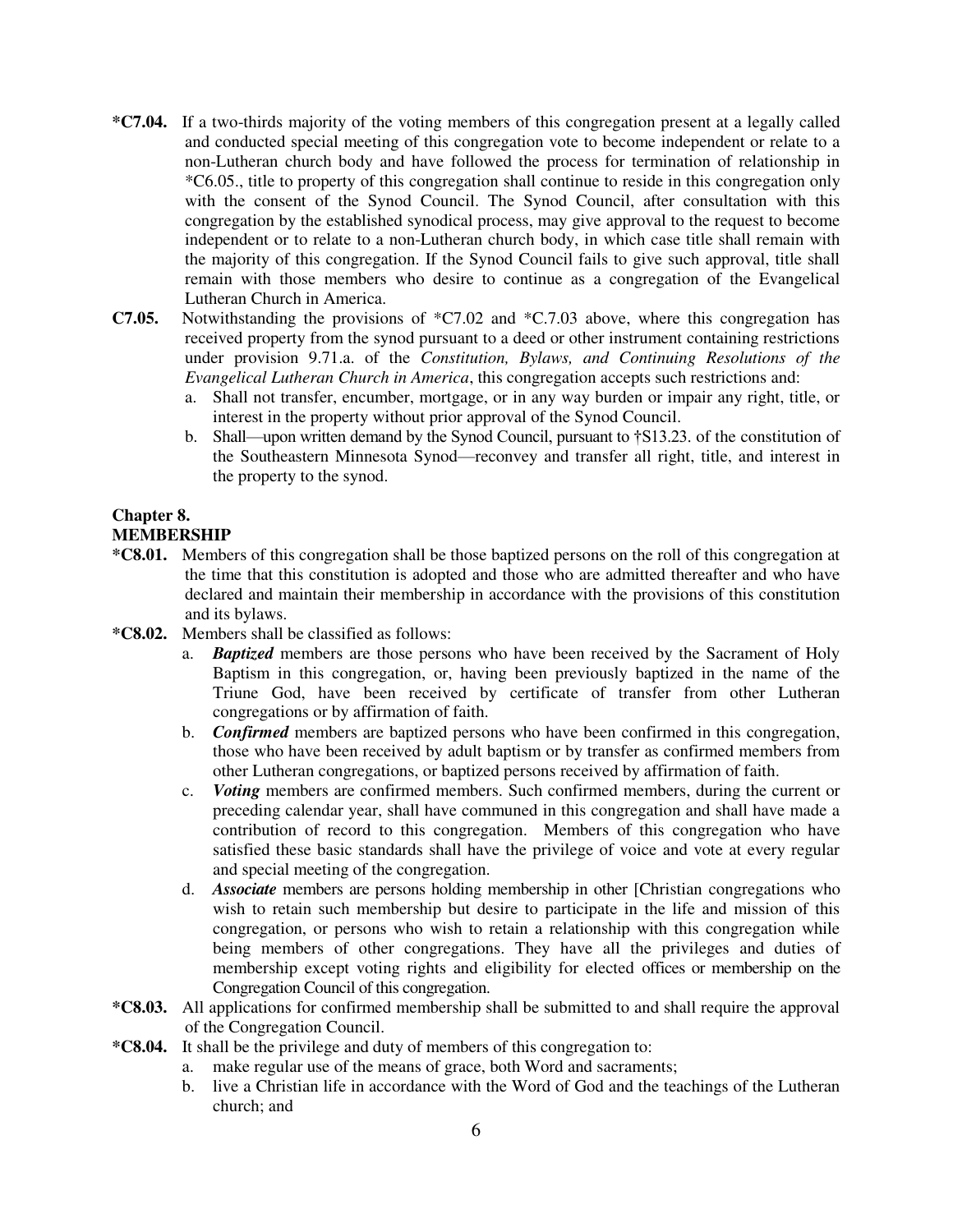- c. support the work of this congregation, the synod, and the churchwide organization of the Evangelical Lutheran Church in America through contributions of their time, abilities, and financial support as biblical stewards.
- **\*C8.05.** Membership in this congregation shall be terminated by any of the following:
	- a. death;
	- b. resignation;
	- c. transfer or release;
	- d. disciplinary action in accordance with ELCA constitutional provision 20.40. and the accompanying bylaws; or
	- e. removal from the roll due to inactivity as defined in the bylaws. Such persons who have been removed from the roll of members shall remain persons for whom the Church has a continuing pastoral concern.

### **Chapter 9. THE PASTOR**

- **\*C9.01.** Authority to call a pastor shall be in this congregation by at least a two-thirds majority ballot vote of members present and voting at a meeting legally called for that purpose. Before a call is issued, the officers, or a committee elected by this congregation to recommend the call, shall seek the advice and help of the bishop of the synod.
- **\*C9.02.** Only a member of the clergy roster of the Evangelical Lutheran Church in America or a candidate for the roster of ordained ministers who has been recommended for the congregation by the synodical bishop may be called as a pastor of this congregation.
- **\*C9.03.** Consistent with the faith and practice of the Evangelical Lutheran Church in America,
	- a. Every ordained minister shall:
		- 1) preach the Word;
		- 2) administer the sacraments;
		- 3) conduct public worship;
		- 4) provide pastoral care; and
		- 5) speak publicly to the world in solidarity with the poor and oppressed, calling for justice and proclaiming God's love for the world.
	- b. Each ordained minister with a congregational call shall, within the congregation:
		- 1) offer instruction, confirm, marry, visit the sick and distressed, and bury the dead;
		- 2) supervise all schools and organizations of this congregation;
		- 3) install regularly elected members of the Congregation Council; and
		- 4) with the council, administer discipline.
	- c. Every pastor shall:
		- 1) strive to extend the Kingdom of God in the community, in the nation, and abroad;
		- 2) seek out and encourage qualified persons to prepare for the ministry of the Gospel;
		- 3) impart knowledge of this church and its wider ministry through distribution of its periodicals and other publications; and
		- 4) endeavor to increase the support given by the congregation to the work of the churchwide organization of the Evangelical Lutheran Church in America (ELCA) and of the Southeastern Minnesota Synod of the ELCA.
- **\*C9.04.** The specific duties of the pastor, compensation, and other matters pertaining to the service of the pastor shall be included in a letter of call, which shall be attested by the bishop of the synod.
- **\*C9.05.** a. The call of a congregation, when accepted by a pastor, shall constitute a continuing mutual relationship and commitment, which shall be terminated only by death or, following consultation with the synodical bishop, for the following reasons:
	- 1) mutual agreement to terminate the call or the completion of a call for a specific term;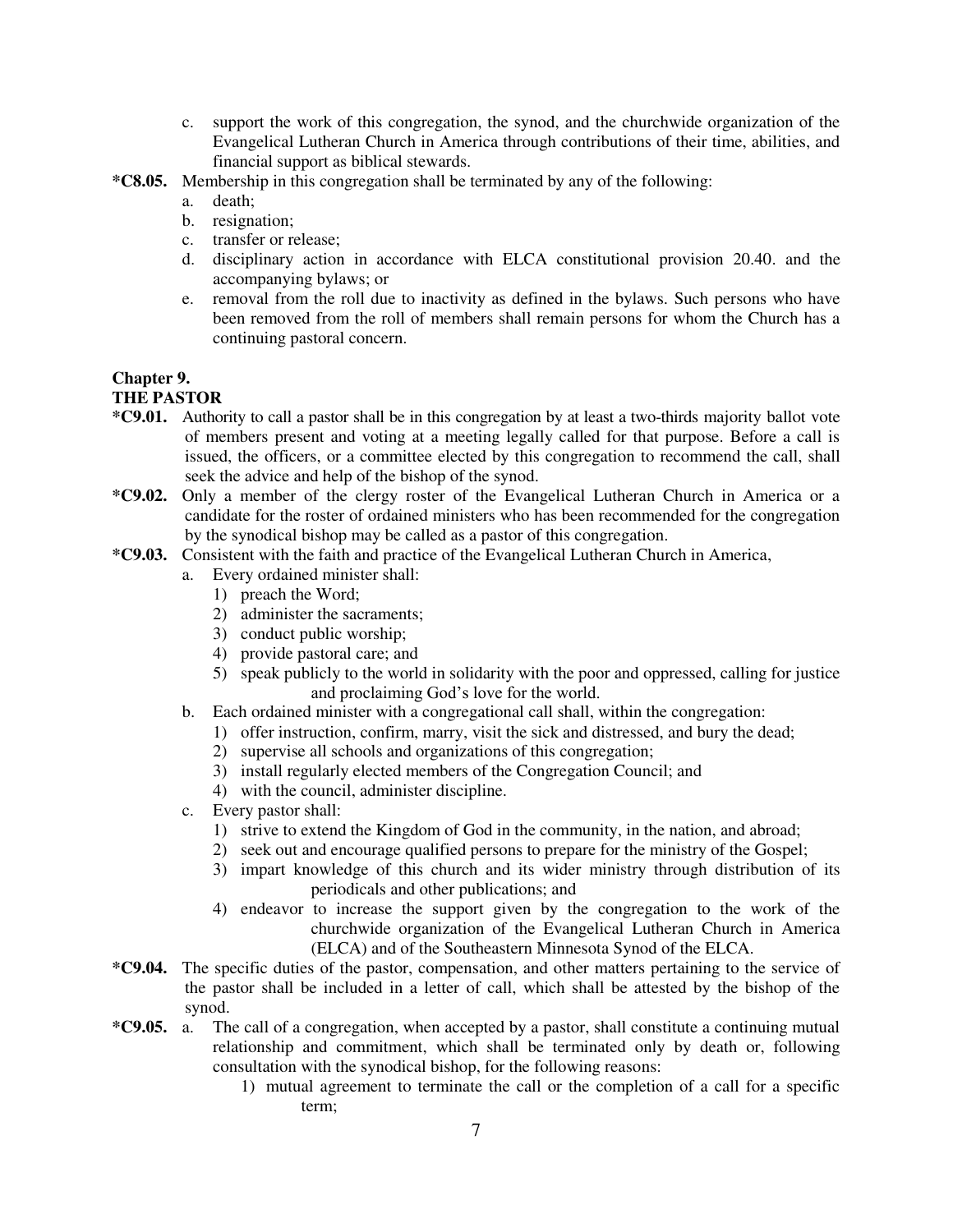- 2) resignation of the pastor, which shall become effective, unless otherwise agreed, no later than 30 days after the date on which it was submitted;
- 3) inability to conduct the pastoral office effectively in the congregation in view of local conditions;
- 4) physical disability or mental incapacity of the pastor;
- 5) suspension of the pastor through discipline for more than three months;
- 6) resignation or removal of the pastor from the roster of ordained ministers of this church;
- 7) termination of the relationship between this church and the congregation;
- 8) dissolution of the congregation or the termination of a parish arrangement; or
- 9) suspension of the congregation through discipline for more than six months.
- b. When allegations of physical disability or mental incapacity of the pastor under paragraph a.4) above, or ineffective conduct of the pastoral office under paragraph a.3) above, have come to the attention of the bishop of this synod,

 1) the bishop in his or her sole discretion may investigate such conditions personally together with a committee of two ordained ministers and one layperson, or

 2) when such allegations have been brought to the synod's attention by an official recital of allegations by the Congregation Council or by a petition signed by at least one-third of the voting members of the congregation, the bishop personally shall investigate such conditions together with a committee of two ordained ministers and one layperson.

- c. In case of alleged physical disability or mental incapacity under paragraph a.4) above, the bishop's committee shall obtain and document competent medical opinion concerning the pastor's condition. When a disability or incapacity is evident to the committee, the bishop of this synod may declare the pastorate vacant and the pastor shall be listed on the clergy roster as disabled. Upon removal of the disability and the restoration of the pastor to health, the bishop shall take steps to enable the pastor to resume the ministry, either in the congregation last served or in another appropriate call.
- d. In the case of alleged local difficulties that imperil the effective functioning of the congregation under paragraph a.3) above, the bishop's committee shall endeavor to hear from all concerned persons, after which the bishop together with the committee shall present their recommendations first to the pastor and then to the congregation. The recommendations of the bishop's committee must address whether the pastor's call should come to an end and, if so, may suggest appropriate severance arrangements. The committee may also propose other actions that should be undertaken by the congregation and by the pastor, if appropriate. If the pastor and congregation agree to carry out such recommendations, no further action need be taken by the synod.
- e. If either party fails to assent to the recommendations of the bishop's committee concerning the pastor's call, the congregation may dismiss the pastor only at a legally called meeting after consultation with the bishop, either (a) by a two-thirds majority vote of the voting members present and voting where the bishop and the committee did not recommend termination of the call, or (b) by a simple majority vote of the voting members present and voting where the bishop and the committee recommended termination of the call.
- f. If, in the course of proceedings described in paragraph c. or paragraph d. above, the bishop's committee concludes that there may be grounds for disciplinary action, the committee shall make recommendations concerning disciplinary action in accordance with the provisions of this church's constitution, bylaws, and continuing resolutions.
- **\*C9.06.** At a time of pastoral vacancy, an interim pastor shall be appointed by the bishop of the synod with the consent of this congregation or the Congregation Council.
- **\*C9.07.** During the period of service, an interim pastor shall have the rights and duties in the congregation of a regularly called pastor and may delegate the same in part to a supply pastor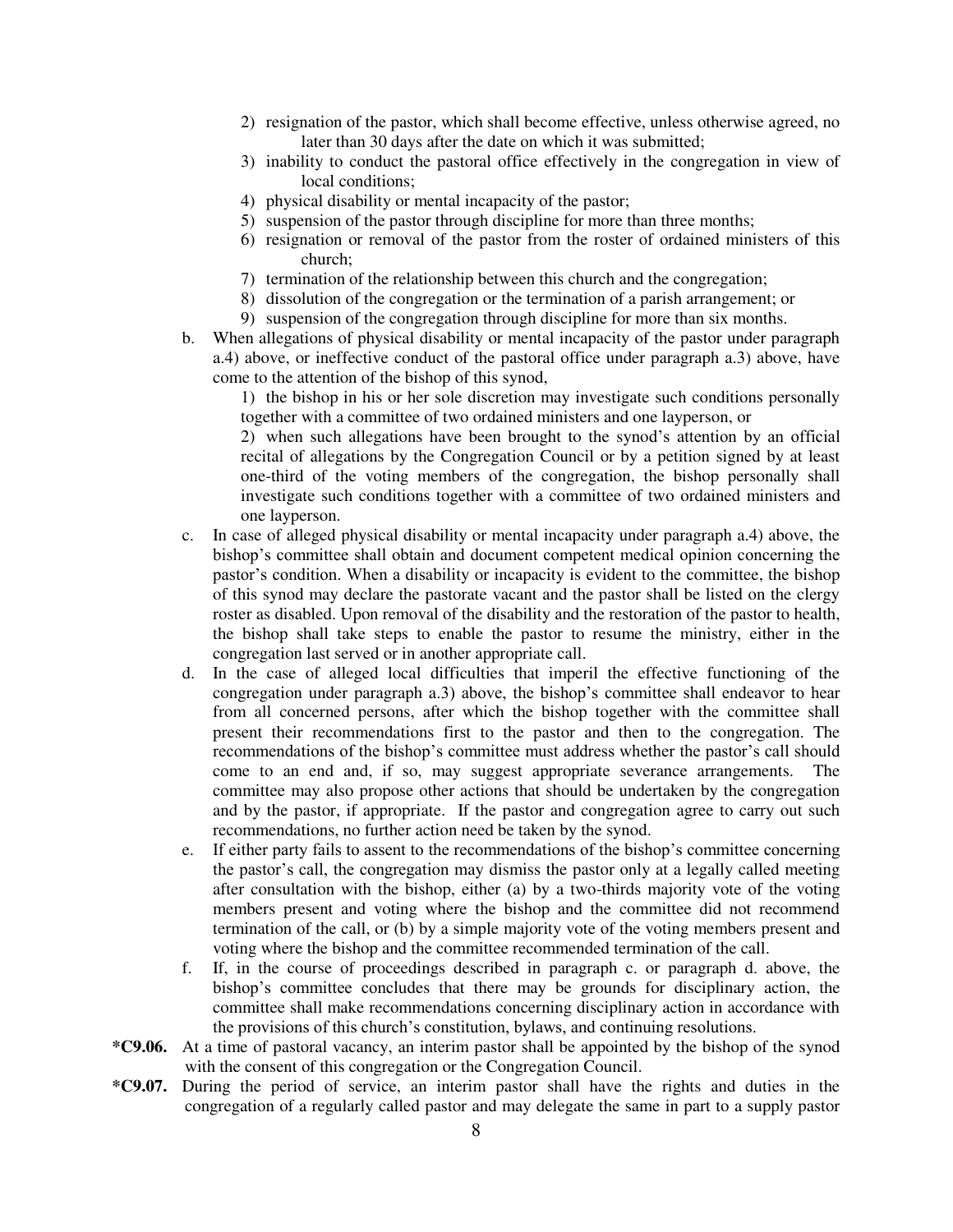with the consent of the bishop of the synod and this congregation or Congregation Council. The interim pastor and any ordained pastor providing assistance shall refrain from exerting influence in the selection of a pastor. Unless previously agreed upon by the Synod Council, an interim pastor is not available for a regular call to the congregation served.

- **\*C9.08.** This congregation shall make satisfactory settlement of all financial obligations to a former pastor before calling a successor. A pastor shall make satisfactory settlement of all financial obligations to this congregation before beginning service in a call to another congregation or employment in another ministry setting related to the Evangelical Lutheran Church in America.
- **\*C9.09.** When a pastor is called to serve in company with another pastor or pastors, the privileges and responsibilities of each pastor shall be specified in documents to accompany the call and to be drafted in consultation involving the pastors, the Congregation Council, and the bishop of the synod. As occasion requires, the documents may be revised through a similar consultation.
- **\*C9.11.** With the approval of the bishop of the synod, the congregation may depart from \*C9.05.a. and call a pastor for a specific term. Details of such calls shall be in writing setting forth the purpose and conditions involved. Prior to the completion of a term, the bishop or a designated representative of the bishop shall meet with the pastor and representatives of the congregation for a review of the call. Such a call may also be terminated before its expiration in accordance with the provisions of \*C9.05.a.
- **\*C9.12.** The pastor of this congregation:
	- a. shall keep accurate parochial records of all baptisms, confirmations, marriages, burials, communicants, members received, members dismissed, or members excluded from the congregation;
	- b. shall submit a summary of such statistics annually to the synod; and
	- c. shall become a member of this congregation upon receipt and acceptance of the letter of call. In a parish of multiple congregations, the pastor shall hold membership in one of the congregations.
- **\*C9.13.** The pastor(s) shall submit a report of his or her ministry to the bishop of the synod at least 90 days prior to each regular meeting of the Synod Assembly.
- **\*C9.14.** The parochial records of this congregation shall be maintained by the pastor and shall remain the property of the congregation. The secretary of this congregation shall attest in writing to the bishop of this synod that such records have been placed in his or her hands in good order by a departing pastor before the installation of that pastor in another field of labor or the granting by the synod of retired status to the pastor.

## **C9.20. Ecumenical pastoral ministry**

**C9.21.** Under special circumstances, subject to the approval of the synodical bishop and the concurrence of this congregation, an ordained minister of a church body with which the Evangelical Lutheran Church in America officially has established a relationship of full communion may serve temporarily as pastor of this congregation under a contract between the congregation and the ordained minister in a form proposed by the synodical bishop and approved by the congregation.

### **Chapter 10.**

## **CONGREGATION MEETING**

**C10.01.** The annual meeting of this congregation shall be held at a time specified in the bylaws.<br>**B10.01.01.** The Annual Meeting shall be held during the third or fourth

**B10.01.01.** The Annual Meeting shall be held during the third or fourth week of January. Announcement of the time and place of the Annual Meeting of the congregation shall be made at two public services immediately preceding the meeting, said services to be at least a week apart, and in such publications as the congregation or the pastor(s) may periodically issue or by special written notice to the voting members at least ten (10) days in advance.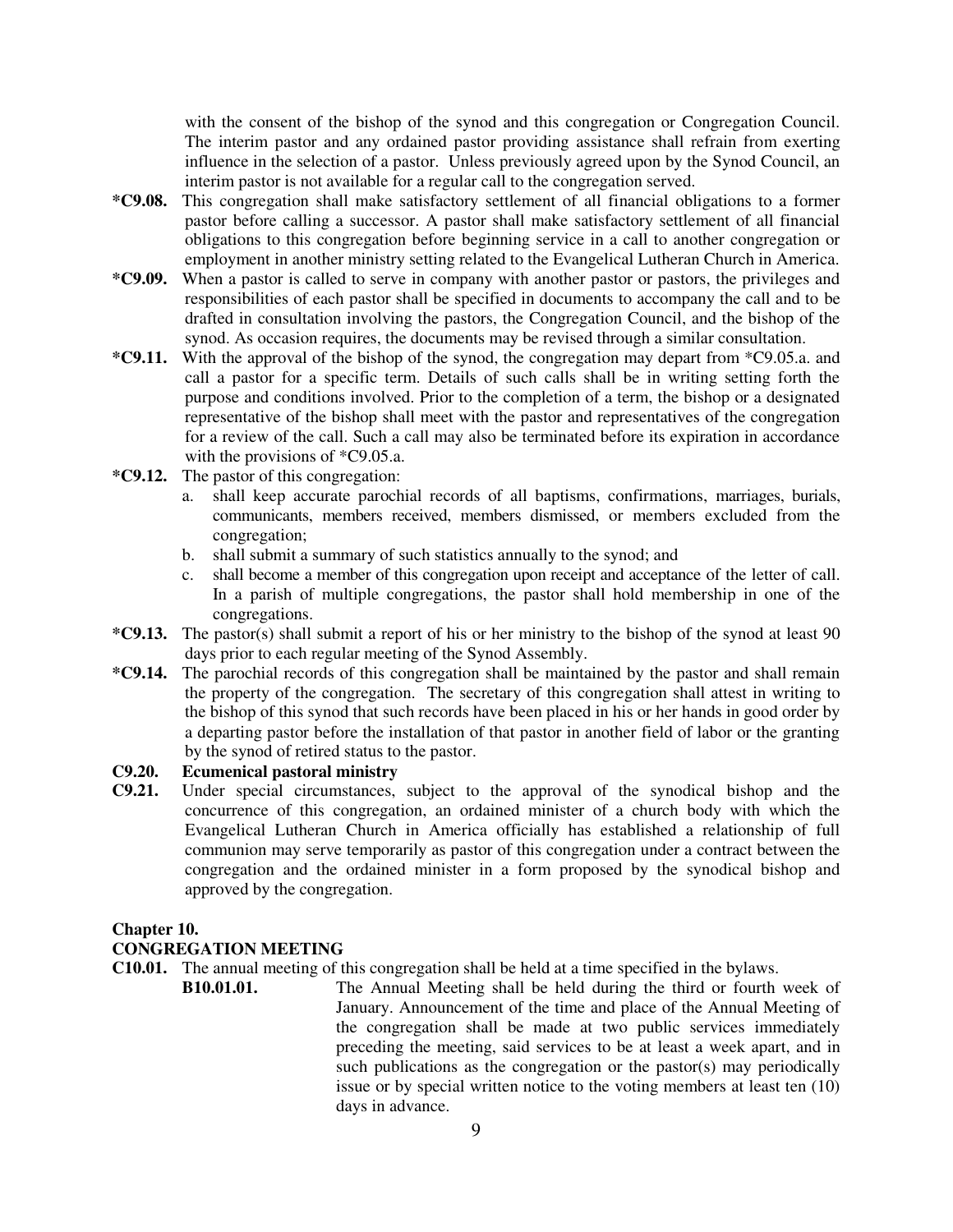| B10.01.02.                    | The current roster of voting, confirmed and baptized members, shall be<br>determined prior to each Annual Meeting.                                                                                                                                                                                                                                                                                                                                                                      |
|-------------------------------|-----------------------------------------------------------------------------------------------------------------------------------------------------------------------------------------------------------------------------------------------------------------------------------------------------------------------------------------------------------------------------------------------------------------------------------------------------------------------------------------|
| B10.01.03.                    | A quorum for the conduct of business at Annual and Special<br>congregational meetings shall consist of 10 percent (but not less than 10)<br>of the voting members.                                                                                                                                                                                                                                                                                                                      |
| B10.01.04.                    | The order of business at the Annual Meeting shall be determined by the<br>Congregation Council.                                                                                                                                                                                                                                                                                                                                                                                         |
| B10.01.05.                    | In the following cases voting shall be by ballot, by such a majority vote<br>as law requires:<br>a. to elect the Congregation Council<br>b. to adopt or amend Articles of Incorporation, Constitution or By-<br>Laws of the Constitution<br>c. to call a pastor or to request his resignation<br>to excommunicate a member from the congregation or remove a<br>d.<br>member from office in the congregation<br>to sever membership in the Evangelical Lutheran Church in America<br>e. |
|                               | when requested by ten or more voting members present<br>f.                                                                                                                                                                                                                                                                                                                                                                                                                              |
| B10.01.06.                    | Except as otherwise provided in the Constitution and By-Laws, all<br>matters shall be decided by majority vote of those present and voting.                                                                                                                                                                                                                                                                                                                                             |
| $\mathbf{r}$ and $\mathbf{r}$ |                                                                                                                                                                                                                                                                                                                                                                                                                                                                                         |

- **B10.01.07.** In all matters not specifically provided for herein, procedure shall be according to Robert's "Rules of Order."
- **C10.02.** A special Congregation Meeting may be called by the pastor, the Congregation Council, or the president of this congregation, and shall be called by the president of the congregation upon the written request of 25 percent of the voting members. The president of the Congregation Council shall call a special meeting upon request of the synodical bishop. The call for each special meeting shall specify the purpose for which it is to be held, and no other business shall be transacted.
- **C10.03.** Notice of all meetings of this congregation shall be given at the services of worship on the preceding two consecutive Sundays and by mail or electronic means, as permitted by state law, to all voting members at least 10 days in advance of the date of the meeting.
- **C10.04.** 10 percent (but not less than 10) voting members shall constitute a quorum.
- **C10.05.** Voting by proxy or by absentee ballot shall not be permitted.
- **C10.06.** All actions approved by the congregation shall be by majority vote of those voting members present and voting, except as otherwise provided in this constitution or by state law.
- **C10.07.** *Robert's Rules of Order*, latest edition, shall govern parliamentary procedure of all meetings of this congregation.

## **Chapter 11.**

## **OFFICERS**

- **C11.01.** The officers of this congregation shall be a president, vice president, secretary, and treasurer.
	- a. Duties of the officers shall be specified in the bylaws.
	- b. The officers shall be voting members of the congregation.
	- c. Officers of this congregation shall serve similar offices of the Congregation Council and shall be voting members of the Congregation Council.
	- d. If the Congregation Council elects its officers, the president, vice president, and secretary shall be selected from the elected membership of the Congregation Council. If the treasurer is not selected from the elected membership of the Congregation Council, the treasurer shall have voice but not vote at the meetings of the Congregation Council.
- **C11.02.** The Congregation Council shall elect its officers and they shall be the officers of the congregation. The officers shall be elected by written ballot and shall serve for one year or until their successors are elected. Their terms shall begin immediately upon election at the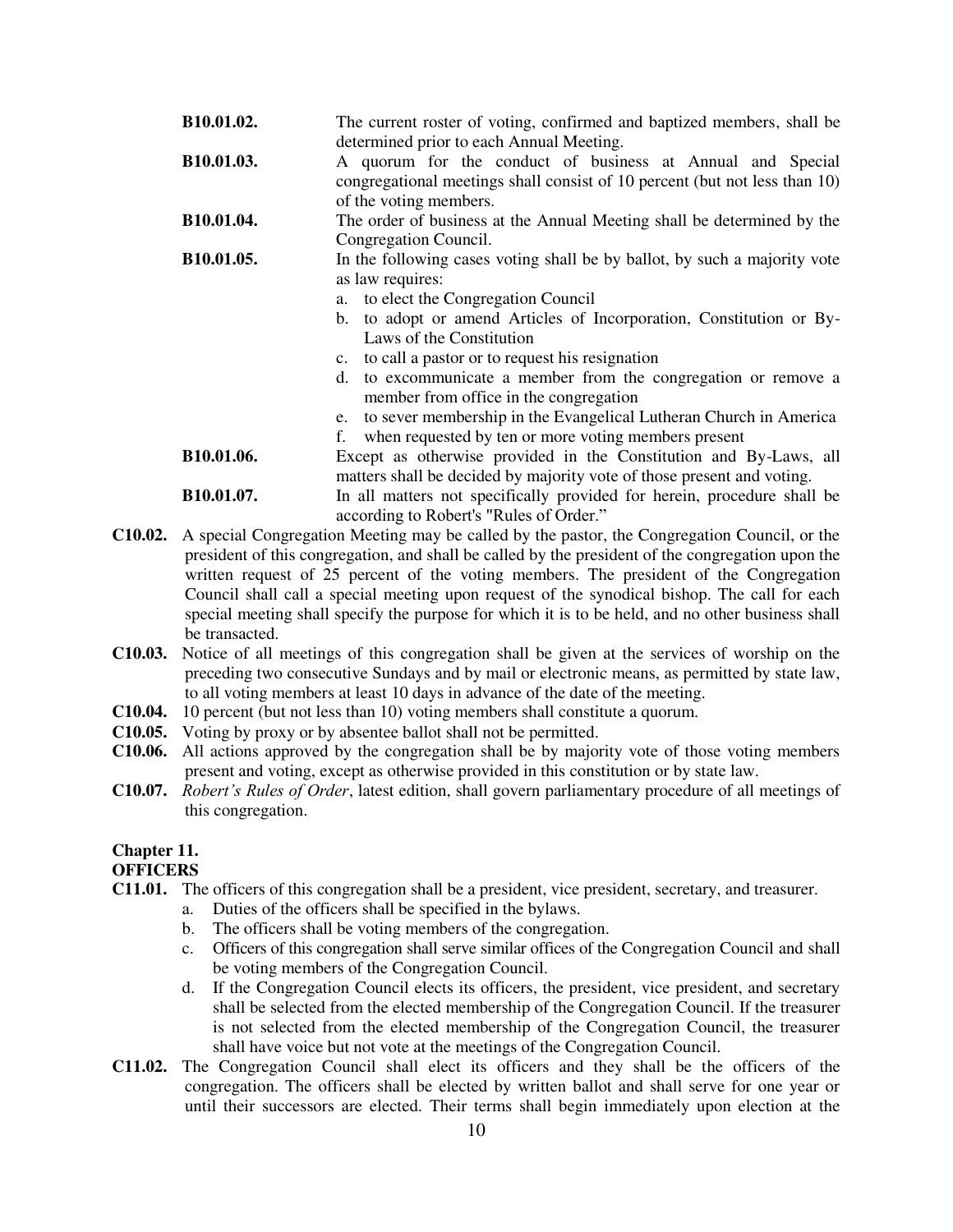regular February council meeting and terminate at the election of the new officers one year hence.

- **C11.03.** No officer shall hold more than one office at a time. No elected officer shall be eligible to serve more than two consecutive terms in the same office.
- **C11.04.** The officers of this congregation and the pastor shall constitute the *Executive Committee*.

| B11.01.01. | The general officers, together with the pastor(s), shall constitute the       |
|------------|-------------------------------------------------------------------------------|
|            | <b>Executive Committee.</b>                                                   |
| B11.01.02. | The President shall:                                                          |
|            | preside over meetings of the Congregation<br>Council<br>and<br>a.             |
|            | Congregation unless the meeting decided otherwise.                            |
|            | preside over the meetings of the Executive Committee and the<br>b.            |
|            | Corporation.                                                                  |
|            | be elected for a term of one year and shall be eligible for re-election<br>c. |
|            | to one full term.                                                             |
| B11.01.03. | The Vice-President shall:                                                     |
|            | perform the duties of the President in his/her absence and shall serve<br>a.  |
|            | on the Executive Committee.                                                   |
|            | succeed to the presidency if the President is unable to complete<br>b.        |
|            | his/her term.                                                                 |
| B11.01.04. | The Secretary shall:                                                          |
|            | be elected for a term of one year.<br>a.                                      |
|            | be eligible for re-election to one full term.<br>b.                           |
|            | be a member of the Executive Committee and the Congregation<br>C <sub>1</sub> |
|            | Council.                                                                      |
|            | have the authority to appoint a recording secretary (which can be<br>d.       |
|            | another Congregation Council member or a Congregational member                |
|            | who does not have a vote on the Congregation Council) to assist in            |
|            | recording minutes of meetings if needed.                                      |
| B11.01.05. | The Treasurer shall:                                                          |
|            | be custodian of all funds of the Congregation.<br>a.                          |
|            | disburse all funds in accordance with the decisions of the<br>b.              |
|            | Congregation or the Congregation Council.                                     |
|            | present a duly audited report to the Annual Congregational Meeting<br>c.      |
|            | and such other reports to the Congregation Council as may be                  |
|            | required.                                                                     |
|            | be appointed on an annual basis by the Congregation Council and<br>d.         |
|            | may be re-appointed without limitation.                                       |
|            | be a member of the Executive Committee, but need not be a member<br>e.        |
|            | of the Congregation Council.                                                  |

## **Chapter 12.**

### **CONGREGATION COUNCIL**

- **C12.01.** The voting membership of the Congregation Council shall consist of the pastor(s), the officers of the congregation, and not more than nine members of the congregation, at least one of whom shall be a youth and at least one of whom shall be a young adult.
	- a. Any voting member of the congregation may be elected, subject only to the limitation on the length of continuous service permitted in that office.
	- b. A member's place on the Congregation Council shall be declared vacant if the member a) ceases to be a voting member of this congregation or b) is absent from four successive regular meetings of the Congregation Council without cause.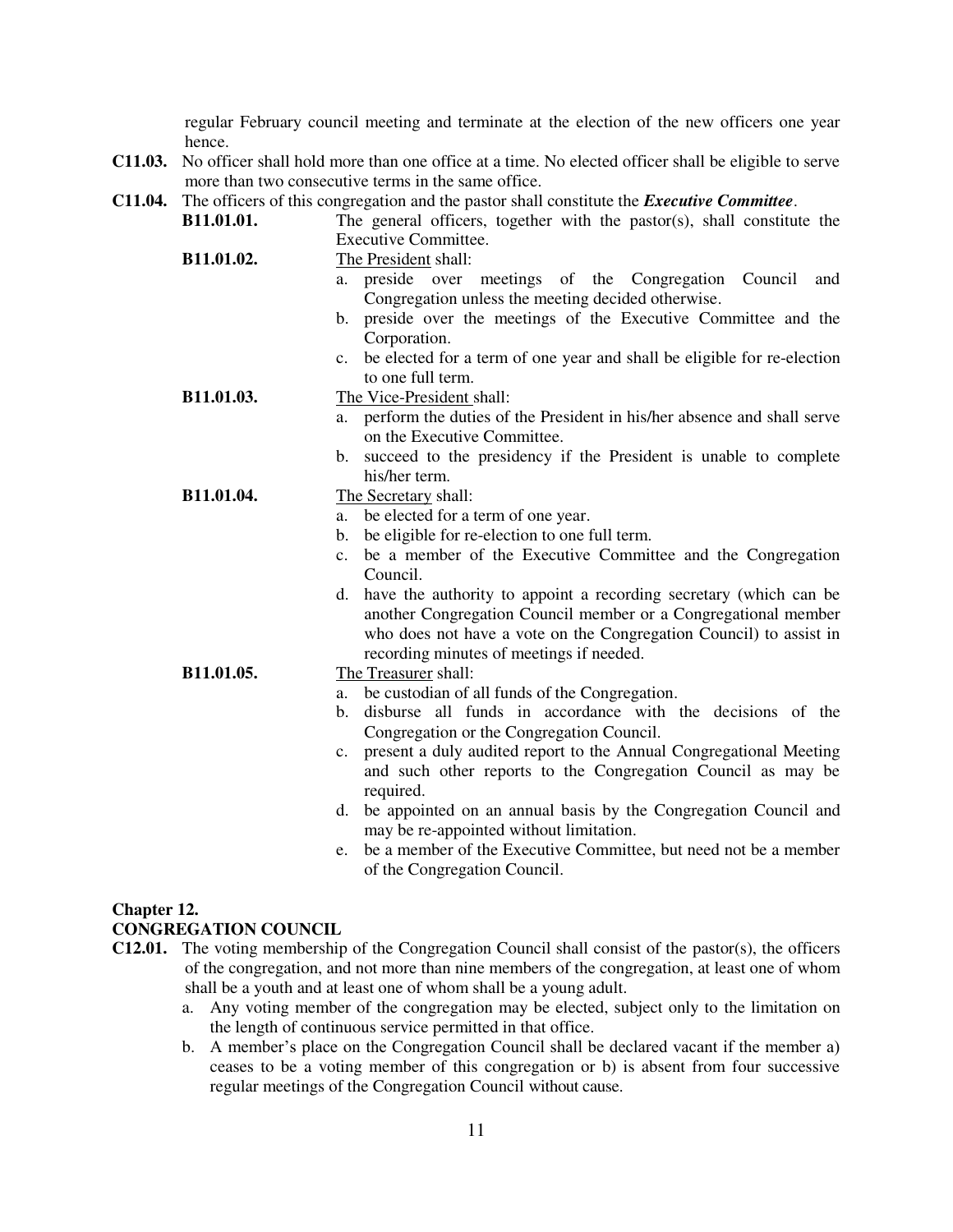- c. Consistent with the laws of the state in which this congregation is incorporated, the congregation may adopt procedures for the removal of a member of the Congregation Council in other circumstances.
- **B12.01.01.** It shall be the responsibility of the Congregation Council to administer use of the property of this Congregation.
- **B12.01.02.** The property of the Congregation shall be for the use of the Congregation in its normal function as a Lutheran Church and shall not be used in any way not in harmony with the purpose of the Congregation. **B12.01.03.** Buildings (or portions thereof) which are the property of the Congregation shall not be lent or rented to any group or individual not affiliated with the Congregation or with the Evangelical Lutheran Church in America unless application for such use has been approved by the Congregation Council by a majority in the case of a request for occasional use, or by a majority vote of the Congregation in the case of a request for regular occupancy.
- **C12.02.** The members of the Congregation Council except the pastor(s) shall be elected at a legally called meeting of the congregation during the month of January. Their term of office shall be for three years, with the term of office beginning on February 1 and ending on January 31. Newly elected Congregation Council members shall be installed at worship the Sunday prior to the date they assume office.
- **C12.03.** Should a member's place on the Congregation Council be declared vacant, the Congregation Council shall elect, by majority vote, a successor until the next annual meeting.
- **C12.04.** The Congregation Council shall have general oversight of the life and activities of this congregation, and in particular its worship life, to the end that everything be done in accordance with the Word of God and the faith and practice of the Evangelical Lutheran Church in America. The duties of the Congregation Council shall include the following:
	- a. To lead this congregation in stating its mission, to do long-range planning, to set goals and priorities, and to evaluate its activities in light of its mission and goals.
	- b. To seek to involve all members of this congregation in worship, learning, witness, service, and support.
	- c. To oversee and provide for the administration of this congregation to enable it to fulfill its functions and perform its mission.
	- d. To maintain supportive relationships with the pastor(s) and staff and help them annually to evaluate the fulfillment of their calling or employment.
	- e. To be examples individually and corporately of the style of life and ministry expected of all baptized persons.
	- f. To promote a congregational climate of peace and goodwill, and, as differences and conflicts arise, to endeavor to foster mutual understanding.
	- g. To arrange for pastoral service during the sickness or absence of the pastor.
	- h. To emphasize partnership with the synod and churchwide organization of the Evangelical Lutheran Church in America as well as cooperation with other congregations, both Lutheran and non-Lutheran, subject to established policies of the synod and the Evangelical Lutheran Church in America.
	- i. To recommend and encourage the use of program resources produced or approved by the Evangelical Lutheran Church in America.
	- j. To seek out and encourage qualified persons to prepare for the ministry of the Gospel.
- **C12.05.** The Congregation Council shall be responsible for the financial and property matters of this congregation.
	- a. The Congregation Council shall be the board of trustees of this congregation, and as such shall be responsible for maintaining and protecting its property and the management of its business and fiscal affairs. It shall have the powers and be subject to the obligations that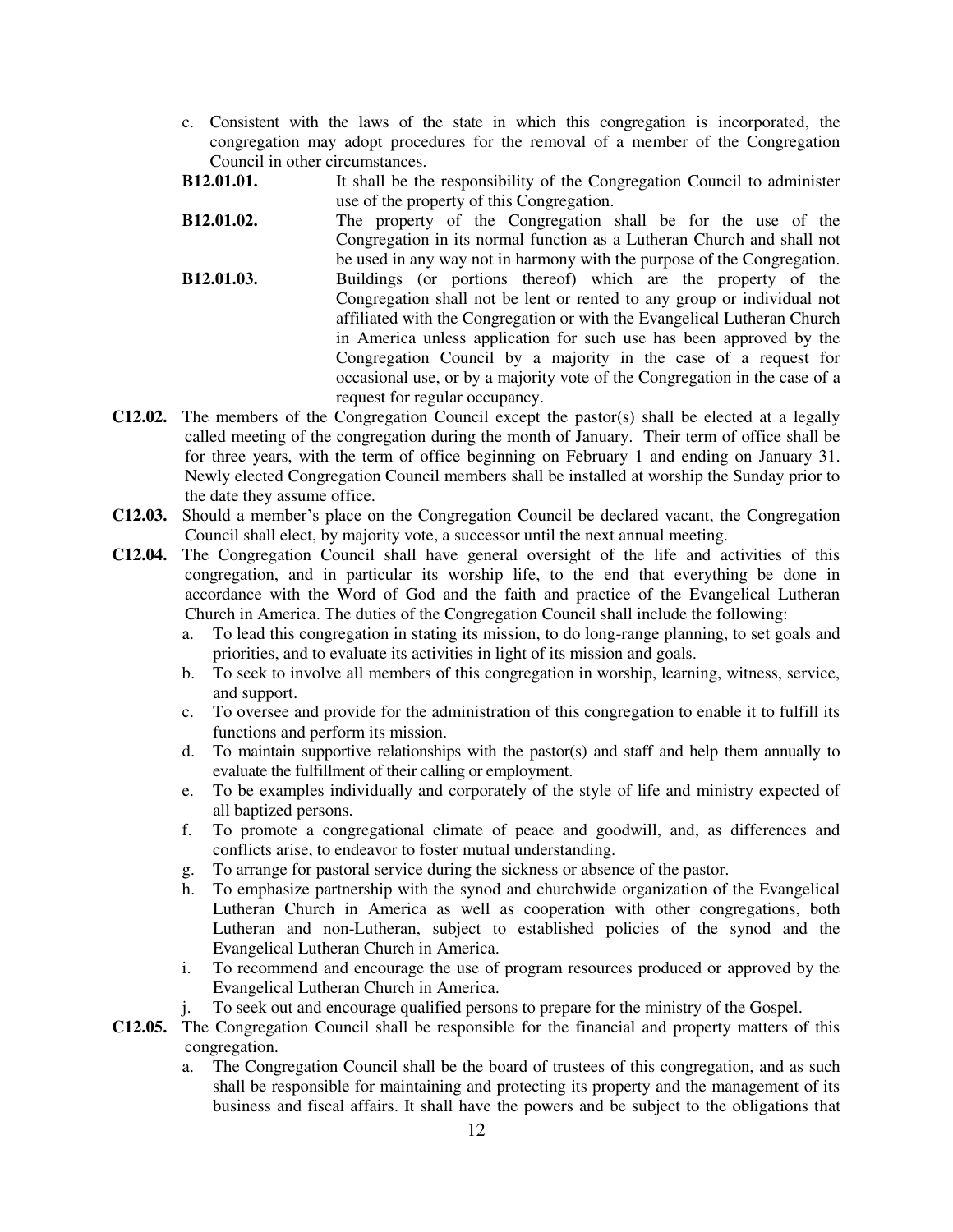pertain to such boards under the laws of the State of Minnesota, except as otherwise provided herein.

- b. The Congregation Council shall not have the authority to buy, sell, or encumber real property unless specifically authorized to do so by a meeting of the congregation.
- c. The Congregation Council may enter into contracts of up to \$3,000 for items not included in the budget.
- d. The Congregation Council shall prepare an annual budget for adoption by this congregation, shall supervise the expenditure of funds in accordance therewith following its adoption, and may incur obligations of more than \$6,000 in excess of the anticipated receipts only after approval by a Congregation Meeting. The budget shall include this congregation's full indicated share in support of the wider ministry being carried on in partnership with the synod and churchwide organization.
- e. The Congregation Council shall ascertain that the financial affairs of this congregation are being conducted efficiently, giving particular attention to the prompt payment of all obligations and to the regular forwarding of benevolence monies to the synodical treasurer.
- f. The Congregation Council shall be responsible for this congregation's investments and its total insurance program.
- **C12.06.** The Congregation Council shall see that the provisions of this constitution and its bylaws are carried out.
- **C12.07.** The Congregation Council shall provide for an annual review of the membership roster.
- **C12.08.** The Congregation Council shall be responsible for the employment and supervision of the staff of this congregation. Nothing in this provision shall be deemed to affect the congregation's responsibility for the call, terms of call, or termination of call of any employees who are on a roster of this church.
- **C12.09.** The Congregation Council shall submit a comprehensive report to this congregation at the annual meeting.
- **C12.11.** The Congregation Council shall normally meet once a month. Special meetings may be called by the pastor or the president, and shall be called by the president at the request of at least onehalf of its members. Notice of each special meeting shall be given to all who are entitled to be present.
- **C12.12.** A quorum for the transaction of business shall consist of a majority of the members of the Congregation Council, including the pastor or interim pastor, except when the pastor or interim pastor requests or consents to be absent and has given prior approval to the agenda for a particular regular or special meeting, which shall be the only business considered at that meeting. Chronic or repeated absence of the pastor or interim pastor who has refused approval of the agenda of a subsequent regular or special meeting shall not preclude action by the Congregation Council, following consultation with the synodical bishop.
- **C12.13.** The Congregation Council and its committees may hold meetings by remote communication, including electronically and by telephone conference, and, to the extent permitted by state law, notice of all meetings may be provided electronically.

## **Chapter 13.**

## **CONGREGATION COMMITTEES**

**C13.01.** A *Nominating Committee* of six voting members of this congregation, two of whom, if possible, shall be outgoing members of the Congregation Council, shall be elected at the annual meeting for a term of one year. Members of the Nominating Committee are not eligible for consecutive re-election.

## **B13.01.01.** The Nominating Committee shall be composed of six voting members, two shall be outgoing members of the Congregation Council, and four shall be elected at the Annual Meeting from the nominations made on the floor. Members of the Nominating Committee are not eligible for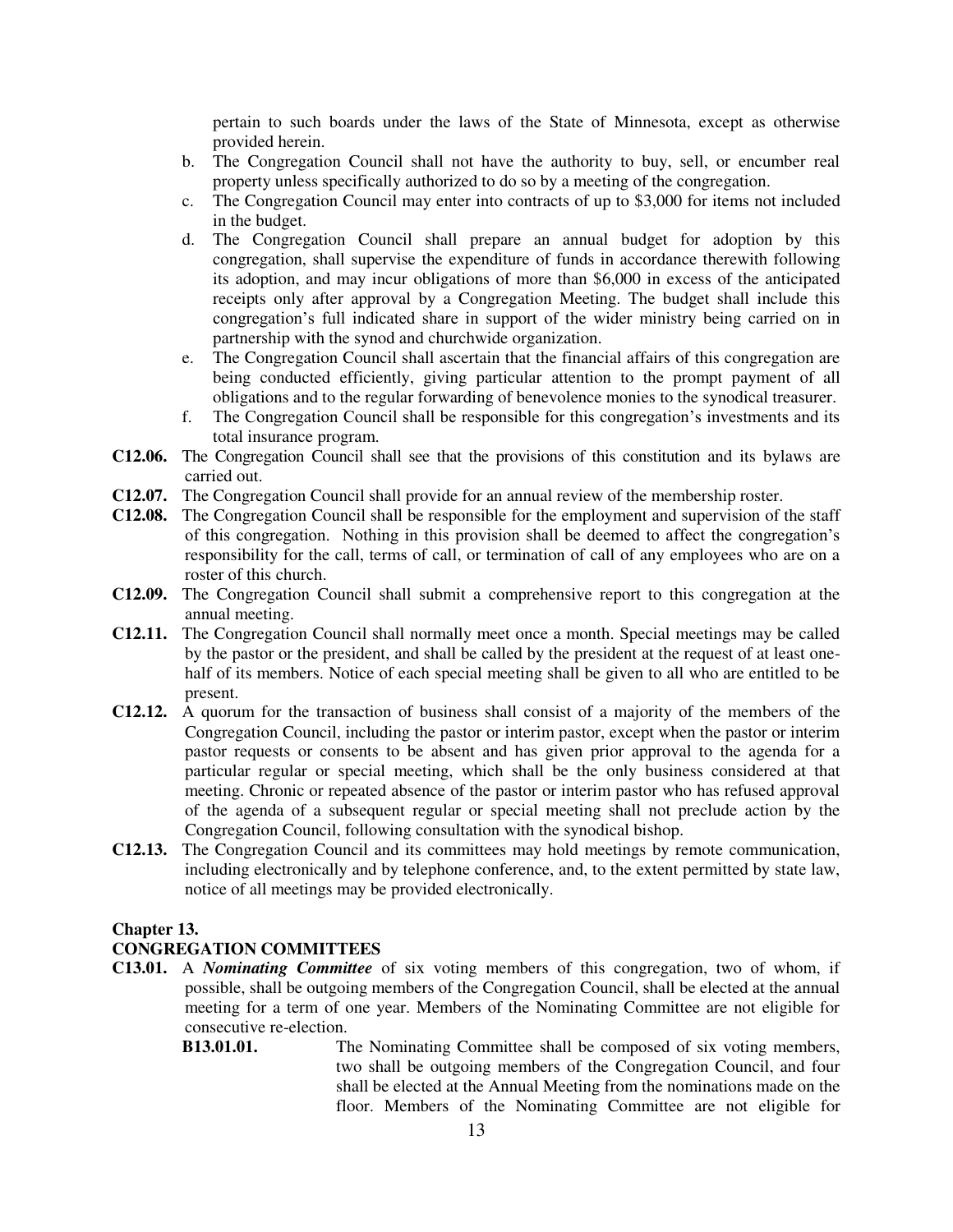|            | consecutive re-election. The pastor(s) shall serve as convener and as<br>advisory member(s).                   |
|------------|----------------------------------------------------------------------------------------------------------------|
| B13.01.02. | The members of the Nominating Committee shall serve for the year                                               |
|            | following their election. They shall nominate one or more candidates for                                       |
|            | each office to be filled and shall secure the consent of each candidate to<br>serve if elected.                |
| B13.01.03. | The candidates of the Nominating Committee shall be made known to                                              |
|            | the Congregation with the announcement of the Special or Annual                                                |
|            | Meeting at which the election is to take place.                                                                |
| B13.01.04. | In addition to the candidates submitted by the Nominating Committee,                                           |
|            | additional nominations may be made from the floor after receiving the                                          |
|            | consent to serve from that individual.                                                                         |
| B13.01.05. | Should a vacancy occur in the Nominating Committee, the Congregation                                           |
|            | Council shall appoint another person to serve.                                                                 |
|            | <b>C13.02.</b> An <i>Audit Committee</i> of three voting members shall be elected at the annual meeting. Audit |

Committee members shall not be members of the Congregation Council. Term of office shall be three years, with one member elected each year. Members shall be eligible for re-election.

**B13.02.01.** The Audit Committee shall consist of three members elected at the Annual Meeting from nominations made on the floor.

- **B13.02.02.** The Audit Committee shall audit all financial records of the Congregation proper and present its report to the Annual Meeting in writing.
- **B13.02.03.** The Audit Committee will check to see that the parochial records have been properly entered every year.
- **B13.02.04.** The Audit Committee shall carefully examine all insurance policies to determine the amount and kind of insurance in force and include this report it its statement.
- **C13.03.** A *Mutual Ministry Committee* shall be appointed jointly by the president and the pastor. Term of office shall be three years, with two members to be appointed each successive year.
	- **B13.03.01.** The Mutual Ministry Committee shall be composed of six members including Pastor and one Congregation Council member. The other members shall be appointed jointly by the Congregation Council President and Pastor, each to serve a three year term.

## **B13.03.02.** The Committee shall:

- a. Elect from its membership a Chairperson who shall work with the Pastor in scheduling regular meetings.
- b. Be available to listen to concerns and be a support system for the Pastor and Congregation, and intervene when necessary to avoid and resolve conflicts.
- c. All Committee members must respect issues of a confidential nature.
- d. Evaluate the ministry of the Congregation as it relates to its stated mission and objectives.

**B13.03.03.** Evaluate the ministry of the Pastor and help him/her identify needs for personal growth and continuing education.

**B13.03.04.** Make recommendations to the Congregation Council regarding the Pastor's compensation and benefits, be an advocate for ministry support, and make recommendations to the Congregation Council regarding staffing needs.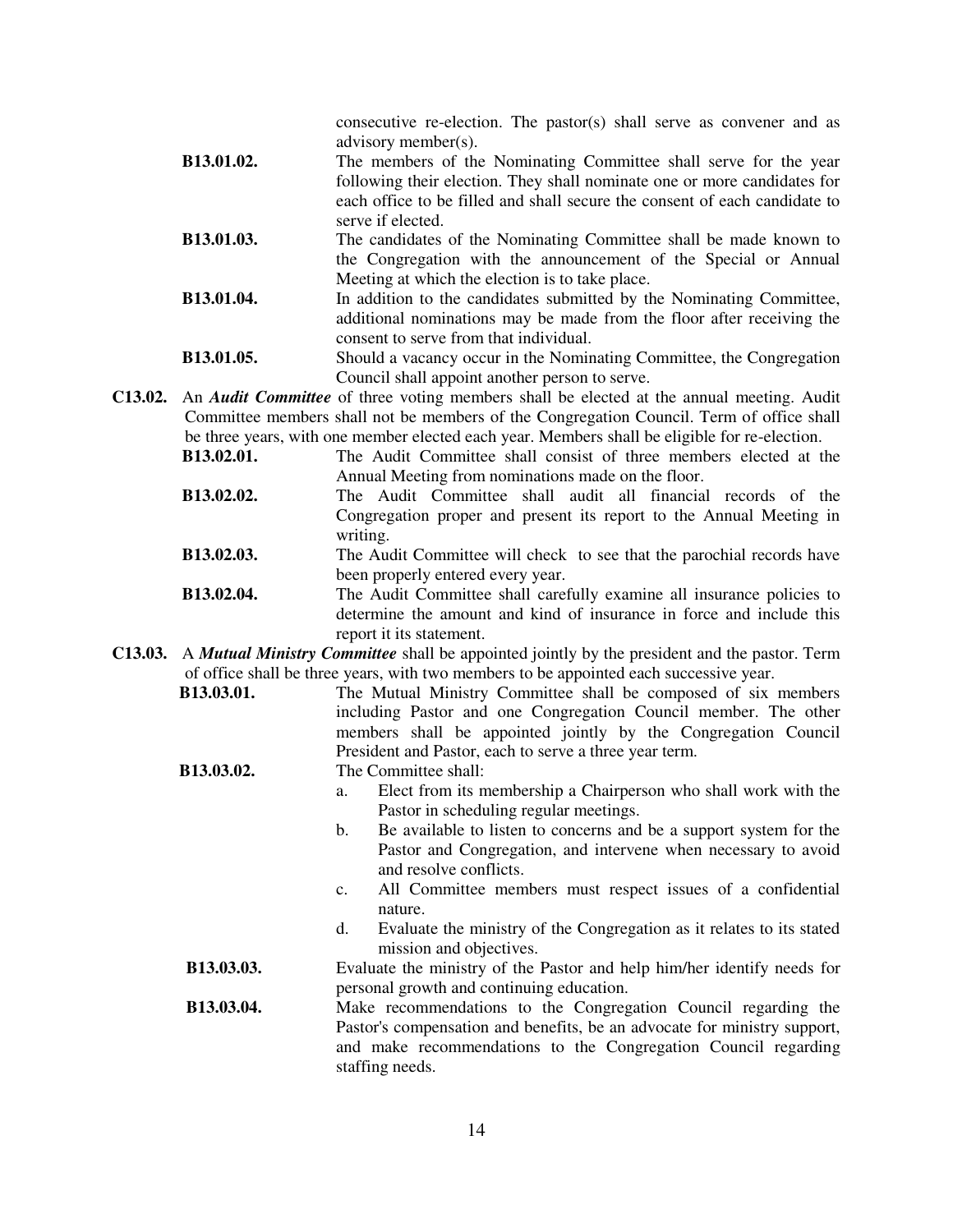| <b>B13.03.05.</b> | When Faith Lutheran Church has an intern, serve as the Lay Internship     |
|-------------------|---------------------------------------------------------------------------|
|                   | Committee as outlined in the Luther Seminary Lay Internship Committee     |
|                   | Guide.                                                                    |
| <b>R13 03 06</b>  | Report its activities at Requier Congregation Council Meetings and to the |

**B13.03.06.** Report its activities at Regular Congregation Council Meetings and to the Annual Meeting of the Congregation.

- **C13.04.** When a pastoral vacancy occurs, a *Call Committee* of nine voting members shall be elected by the Congregation Council. Term of office will terminate upon installation of the newly called pastor.
- **C13.05.** Other committees of this congregation may be formed, as the need arises, by decision of the Congregation Council.
- **C13.06.** Duties of committees of this congregation shall be specified in the bylaws.
- **C13.07.** The pastor of this congregation shall be *ex officio* a member of all committees and boards of the congregation.

#### **Chapter 14.**

### **ORGANIZATIONS WITHIN THE CONGREGATION**

- **C14.01.** All organizations within this congregation shall exist to aid it in ministering to the members of this congregation and to all persons who can be reached with the Gospel of Christ. As outgrowths and expressions of this congregation's life, the organizations are subject to its oversight and direction. This congregation at its meeting shall determine their policies, guide their activities, and receive reports concerning their membership, work, and finances.
- **C14.02.** Special interest groups, other than those of the official organizations of the Evangelical Lutheran Church in America, may be organized only after authorization has been given by the Congregation Council.
- **C14.03.** The Committees of this congregation and their duties shall be specified in the bylaws.

| B14.03.01.    | <b>Faith-In-Action Committee</b>                                                                                                             |
|---------------|----------------------------------------------------------------------------------------------------------------------------------------------|
| B14.03.01.01. | The Faith-In-Action Committee shall be composed of three members in<br>addition to one member from the Congregation Council. The other three |
|               | members will be elected for three year terms, one to be elected each year                                                                    |
|               | at the Annual Meeting. This Committee shall:                                                                                                 |
| B14.03.01.02. | Elect from its own membership a Chairperson who will hold monthly<br>meetings.                                                               |
| B14.03.01.03. | Take a leadership role in developing, maintaining and monitoring various                                                                     |
|               | ministries within and by this congregation in areas of Caring, Welcoming                                                                     |
|               | and Engaging, and Mission and Service.                                                                                                       |
| B14.03.01.04. | Work with committee and Congregational members to develop Caring                                                                             |
|               | Ministries in the congregation. This will include, but is not limited to,                                                                    |
|               | Shepherding Groups, Small Group Ministries, Hospital Visitations, Shut-                                                                      |
|               | in Visitation, and so on.                                                                                                                    |
| B14.03.01.05. | Work with committee and Congregational members to develop Mission                                                                            |
|               | and Service Ministries in the congregation. This will include, but is not                                                                    |
|               | limited to, Hunger Ministries, Homeless Ministries, Disaster Relief                                                                          |
|               | Ministries and other Local and Global concerns.                                                                                              |
| B14.03.01.06. | Supervise annual road cleanup.                                                                                                               |
| B14.03.01.07. | Submit a line item to guide the Stewardship Committee in preparing the                                                                       |
|               | total budget.                                                                                                                                |
| B14.03.01.08. | Report its activities at Regular Congregation Council Meetings and to the                                                                    |
|               | Annual Meeting of the Congregation.                                                                                                          |
| B14.03.02.    | <b>Education Committee</b>                                                                                                                   |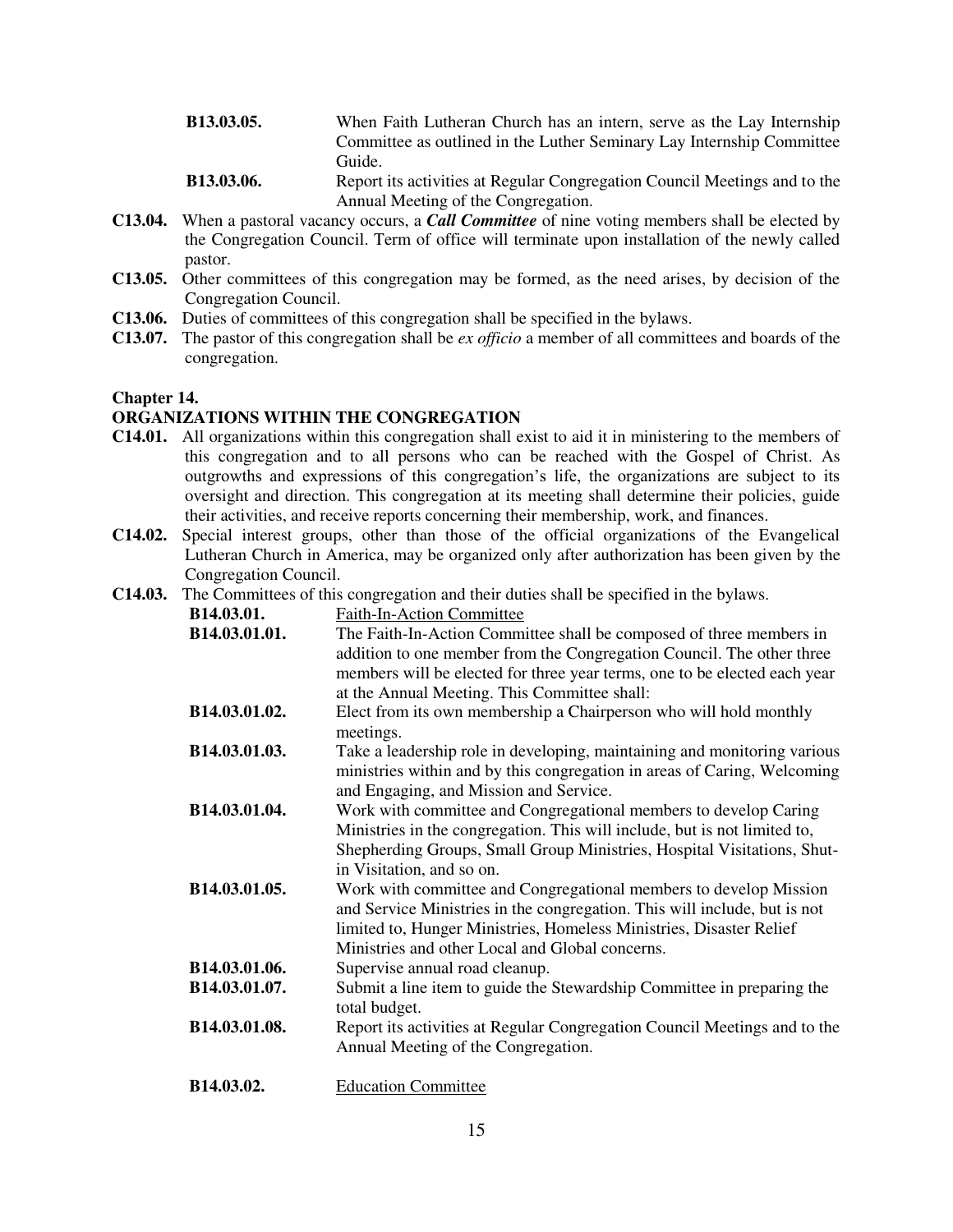| B14.03.02.01.               | The Education Committee shall be composed of six members: one<br>member of the Congregation Council and five members elected from the<br>Congregation who shall serve a three year term, two to be elected each<br>year at the Annual Meeting. This Committee shall:                                                                                                                                                                                                                                                                                                                                                                                                                             |
|-----------------------------|--------------------------------------------------------------------------------------------------------------------------------------------------------------------------------------------------------------------------------------------------------------------------------------------------------------------------------------------------------------------------------------------------------------------------------------------------------------------------------------------------------------------------------------------------------------------------------------------------------------------------------------------------------------------------------------------------|
| B14.03.02.02.               | Elect from its own membership a Chairperson who shall be responsible<br>for conducting regular monthly and/or special meetings as needed, and<br>providing information to the Congregation Council on a monthly basis.                                                                                                                                                                                                                                                                                                                                                                                                                                                                           |
| B14.03.02.03.               | Elect from its membership a Secretary whose primary responsibility will<br>be to take minutes of the meeting.                                                                                                                                                                                                                                                                                                                                                                                                                                                                                                                                                                                    |
| B14.03.02.04.               | Develop, in association with the Pastor $(s)$ , an effective teaching ministry<br>and Christian educational opportunities for all members. The Committee<br>shall be responsible to develop: recruitment of and training for teachers<br>and leaders, a Sunday School, a Vacation Bible School, Bible classes,<br>Confirmation instruction, Communion instruction, a method for the<br>recognition of graduates, teachers and helpers, and annual review of<br>available educational materials approved by the ELCA, encouragement<br>of Congregational member use of church periodicals and books of family<br>devotions, and encouragement of qualified youth to consider church<br>vocations. |
| B14.03.02.05.               | The members of the educational programs shall be responsible for:<br>implementing the programs, reporting to the Congregation at the Annual<br>Congregational Meeting and at other times as deemed necessary.                                                                                                                                                                                                                                                                                                                                                                                                                                                                                    |
| B14.03.03.<br>B14.03.03.01. | Memorial/Special Gifts/Endowment Fund Committee<br>The Memorial/Special Gifts/Endowment Fund Committee shall be<br>composed of one member from the Congregational Council and three<br>members elected at the Annual Meeting, each to serve a three year term,<br>one to be elected each year. The Pastor and President/Vice President of<br>the Church Council shall be advisory members. Committee members<br>should possess a sense of mission beyond the congregation, some of<br>whom are also knowledgeable in financial matters.                                                                                                                                                          |
| B14.03.03.02.               | The committee shall elect from its membership a chairperson, recording<br>secretary and financial secretary. The chairperson shall preside at the<br>meetings, the recording secretary shall maintain accurate minutes of all<br>meetings and supply a copy to each member of the committee which will<br>be delivered to their successor. The financial secretary shall work with<br>the congregation's treasurer in maintaining and coordinating accurate<br>accounts for the FUND. All checks and legal documents shall be signed<br>by the treasurer of the congregation. The books shall be audited annually.                                                                               |
| B14.03.03.03.               | The committee shall meet at least quarterly, or more frequently as<br>deemed by it in the best interest of the FUND. A quorum shall consist of<br>three members. When only three members are present, a unanimous vote<br>shall be required.                                                                                                                                                                                                                                                                                                                                                                                                                                                     |
| B14.03.03.04.               | The committee shall acknowledge all gifts to the FUND and appropriate<br>thank-you's sent. Unless anonymity is requested, the names of all donors<br>should be honored and perpetuated in a Book of Remembrance.                                                                                                                                                                                                                                                                                                                                                                                                                                                                                 |
| B14.03.03.05.               | The committee may request other members of the congregation to serve<br>as advisory members and, at the expense of the FUND income, may<br>provide for such professional counseling on investments or legal matters.                                                                                                                                                                                                                                                                                                                                                                                                                                                                             |
| B14.03.03.06.               | The committee shall report its activities at regular Congregational<br>Council meetings and to the Annual Meeting of the congregation.                                                                                                                                                                                                                                                                                                                                                                                                                                                                                                                                                           |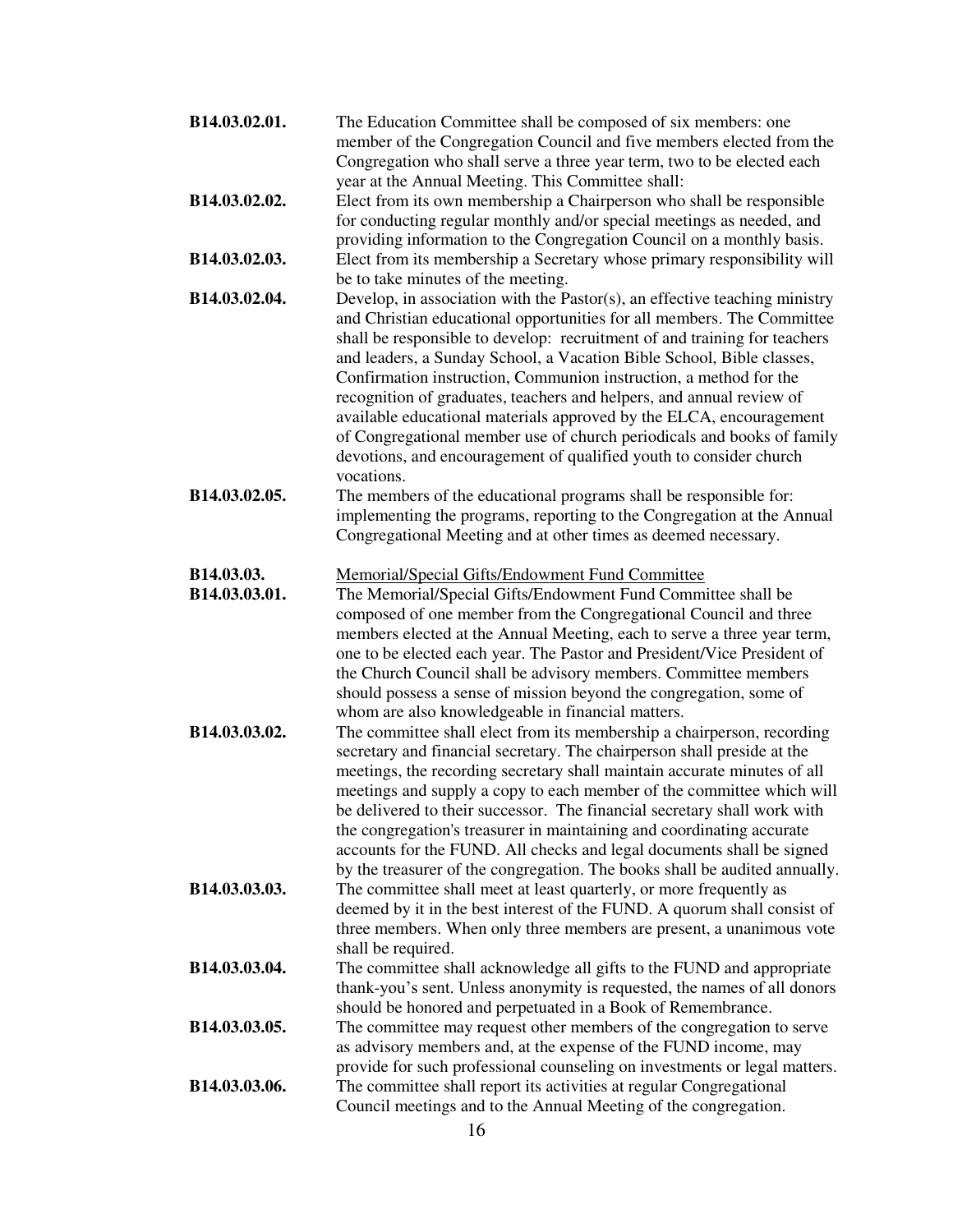| B14.03.03.07. | Members of the committee shall not be liable for any losses which may<br>be incurred upon the investments of the assets of the FUND except to the<br>extent such losses shall have been caused by bad faith or gross<br>negligence. No member shall be personally liable as long as he/she acts<br>in good faith and with ordinary prudence. Each member shall be liable<br>only for his/her own willful misconduct or omissions, and shall not be<br>liable for the acts or omissions of any other member. No member shall<br>engage in any self-dealing or transactions with the FUND in which the<br>member has direct or indirect financial interest and shall at all times<br>refrain from any conduct in which his/her personal interests would<br>conflict with the interest of the FUND.                                                                                                                                                                                                                                                                                                                                                                                                                                                                                                                                                                                                                     |  |
|---------------|----------------------------------------------------------------------------------------------------------------------------------------------------------------------------------------------------------------------------------------------------------------------------------------------------------------------------------------------------------------------------------------------------------------------------------------------------------------------------------------------------------------------------------------------------------------------------------------------------------------------------------------------------------------------------------------------------------------------------------------------------------------------------------------------------------------------------------------------------------------------------------------------------------------------------------------------------------------------------------------------------------------------------------------------------------------------------------------------------------------------------------------------------------------------------------------------------------------------------------------------------------------------------------------------------------------------------------------------------------------------------------------------------------------------|--|
| B14.03.03.08. | All assets are to be held in the name of Faith Lutheran Church of<br>Wabasha Memorial/Special Gifts/Endowment Fund.                                                                                                                                                                                                                                                                                                                                                                                                                                                                                                                                                                                                                                                                                                                                                                                                                                                                                                                                                                                                                                                                                                                                                                                                                                                                                                  |  |
| B14.03.03.09. | Recommendations to hold, sell, exchange, rent, lease, transfer, convert,<br>invest, re-invest, and in all other respects to manage and control the<br>assets of the FUND, including stocks, bonds, debentures, mortgages,<br>notes, or other securities, as in their judgment and discretion they deem<br>wise and prudent, are to be made by the committee for approval by the<br>Church Council, with subsequent execution by the delegated member of<br>the committee.                                                                                                                                                                                                                                                                                                                                                                                                                                                                                                                                                                                                                                                                                                                                                                                                                                                                                                                                            |  |
| B14.03.03.10. | All gifts contributed to the FUND shall be designated as either<br>endowment funds which are perpetual funds from which only the<br>earnings are distributed, or "pass through" funds where the entire amount<br>is distributed (i.e. Disaster Relief Fund, Organ Fund, World Hunger,<br>$etc.$ ).                                                                                                                                                                                                                                                                                                                                                                                                                                                                                                                                                                                                                                                                                                                                                                                                                                                                                                                                                                                                                                                                                                                   |  |
| B14.03.03.11. | Gifts and bequests to the Endowment Fund shall accumulate for two<br>years, or until the principal amount of \$25,000 is achieved, after which<br>the income generated from the investment of the principal shall be                                                                                                                                                                                                                                                                                                                                                                                                                                                                                                                                                                                                                                                                                                                                                                                                                                                                                                                                                                                                                                                                                                                                                                                                 |  |
| B14.03.03.12. | expended.<br>Income from the FUND shall be distributed annually and at such other<br>times as deemed necessary and/or feasible to accomplish the following<br>purposes:<br>Minimum of 25% for outreach into the community and synod,<br>a.<br>including, but not limited to, grants to ELCA seminaries, colleges, or<br>students attending such schools, social service agencies, institutions<br>and agencies to which this congregation relates, and to special<br>programs designed for those persons in our parish area who are in<br>spiritual and/or economic need.<br>b. Minimum of 25% for missions of the Evangelical Lutheran' Church<br>in America in this continent and worldwide, including, but not<br>limited to, grants to the ELCA for new congregational development<br>in North America, professional leadership, educational ministries,<br>global mission, ecumenism, evangelism, social ministries, and<br>capital financing.<br>Minimum of 25% for capital improvements, debt reduction, or a<br>$c_{\cdot}$<br>building program of Faith Lutheran Church of Wabasha.<br>Up to 25% for anyone or all of the above designated areas in any<br>d.<br>proportion as determined by the committee, or for causes and<br>programs, which at the discretion of the committee are consistent<br>with the fund purpose of enhancing the mission outreach of Faith<br>Lutheran Church of Wabasha.<br>17 |  |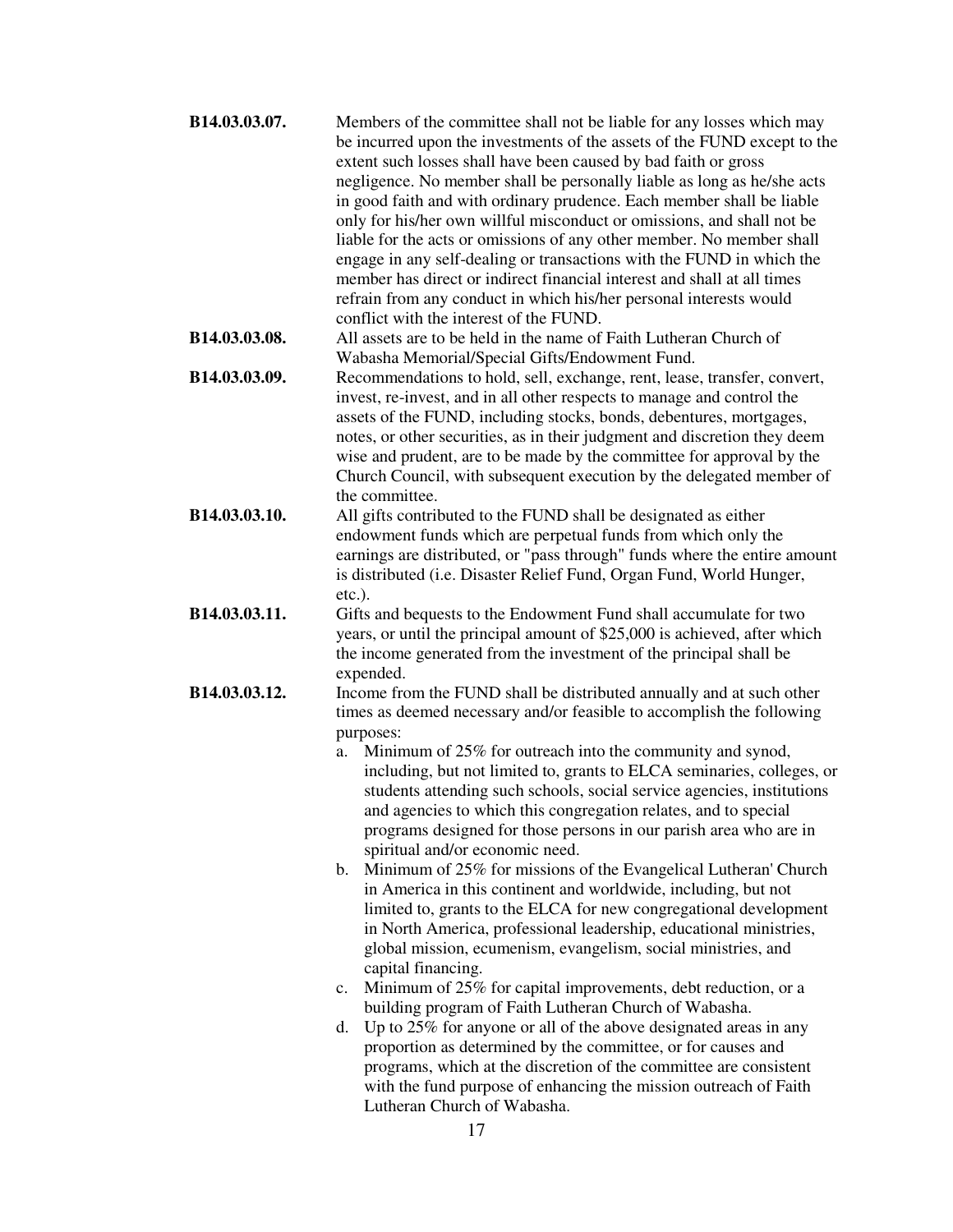| B14.03.03.13.    | Programs for support shall be recommended by the committee and<br>approved by the Church Council.                                                                                                                                                                                                                                           |
|------------------|---------------------------------------------------------------------------------------------------------------------------------------------------------------------------------------------------------------------------------------------------------------------------------------------------------------------------------------------|
| B14.03.03.14.    | Disbursement of income from the FUND need not occur annually in the<br>event causes and programs have not been approved by the committee<br>sufficient to utilize total income available, or if in the judgment of the<br>committee, total annual disbursement of income is not recommended.                                                |
| B14.03.03.15.    | When in the opinion of the committee, circumstances are so dire and of<br>such an emergency nature that the future of the congregation is at stake,<br>and that the only recourse seems to be the use of the FUND principal, the<br>committee may, upon two-thirds majority vote, recommend such<br>authorizing action to the congregation. |
| B14.03.04.       | <b>Property and Landscape Committees</b>                                                                                                                                                                                                                                                                                                    |
| B14.03.04.01.    | The Property Committee shall be composed of one member from the                                                                                                                                                                                                                                                                             |
|                  | Congregation Council and three members elected at the Annual Meeting.                                                                                                                                                                                                                                                                       |
|                  | Each elected member shall serve a three year term, one to be elected each                                                                                                                                                                                                                                                                   |
|                  | year. This Committee shall:                                                                                                                                                                                                                                                                                                                 |
| B14.03.04.02.    | Elect from its own membership a Chairperson who shall be responsible                                                                                                                                                                                                                                                                        |
|                  | for conducting regular meetings and assuring that the responsibilities of                                                                                                                                                                                                                                                                   |
| B14.03.04.03.    | the Committee are being carried out.<br>Be the focal point for all property and furnishing needs of the ministries                                                                                                                                                                                                                          |
|                  | of this Congregation.                                                                                                                                                                                                                                                                                                                       |
| B14.03.04.04.    | Provide detailed information to the Congregation Council and at any                                                                                                                                                                                                                                                                         |
|                  | Special or Regular Congregational Meetings if any maintenance or                                                                                                                                                                                                                                                                            |
|                  | repairs are needed that exceed the budget. Such information shall include                                                                                                                                                                                                                                                                   |
|                  | the nature and cost of such expense.                                                                                                                                                                                                                                                                                                        |
| B14.03.04.05.    | Supervise a semi-annual cleaning of church properties by members<br>which will include building interiors, exteriors, grounds, and make                                                                                                                                                                                                     |
|                  | provisions for grounds maintenance and snow removal.                                                                                                                                                                                                                                                                                        |
| B14.03.04.06.    | For daylight savings times in spring and fall, replace batteries in clocks                                                                                                                                                                                                                                                                  |
|                  | and reset throughout the church.                                                                                                                                                                                                                                                                                                            |
| B14.03.04.07.    | Responsible for changing street sign when service times change.                                                                                                                                                                                                                                                                             |
| B14.03.04.08.    | Submit a line item to guide the Stewardship Committee in preparing the                                                                                                                                                                                                                                                                      |
|                  | total budget.                                                                                                                                                                                                                                                                                                                               |
| B14.03.04.09.    | Report its activities at Regular Congregation Council Meetings and to the                                                                                                                                                                                                                                                                   |
|                  | Annual Meeting of the Congregation.                                                                                                                                                                                                                                                                                                         |
| B14.03.04.10.    | The Landscape Committee shall be a subgroup of the Property                                                                                                                                                                                                                                                                                 |
| B14.03.04.10.01. | Committee.<br>The Landscape Committee shall be composed of one member from the                                                                                                                                                                                                                                                              |
|                  | Congregation Council and at least three volunteer members from the                                                                                                                                                                                                                                                                          |
|                  | congregation. This Committee shall:                                                                                                                                                                                                                                                                                                         |
| B14.03.04.10.02. | Report to the Chairperson of the Property Committee.                                                                                                                                                                                                                                                                                        |
| B14.03.04.10.03. | Be the focal point for all landscape needs of this Congregation.                                                                                                                                                                                                                                                                            |
| B14.03.04.10.04. | Be responsible for evaluating needs, planning, budgeting and                                                                                                                                                                                                                                                                                |
|                  | implementation of landscaping around the church.                                                                                                                                                                                                                                                                                            |
| B14.03.04.10.05. | Be responsible for presentation for any plans to the congregation.                                                                                                                                                                                                                                                                          |
| B14.03.04.10.06. | Submit plans and budget to the Congregation Council for                                                                                                                                                                                                                                                                                     |
|                  | implementation of the various stages of a landscape project.                                                                                                                                                                                                                                                                                |
| B14.03.04.10.07. | Once garden projects are complete, be responsible for continued<br>maintenance.                                                                                                                                                                                                                                                             |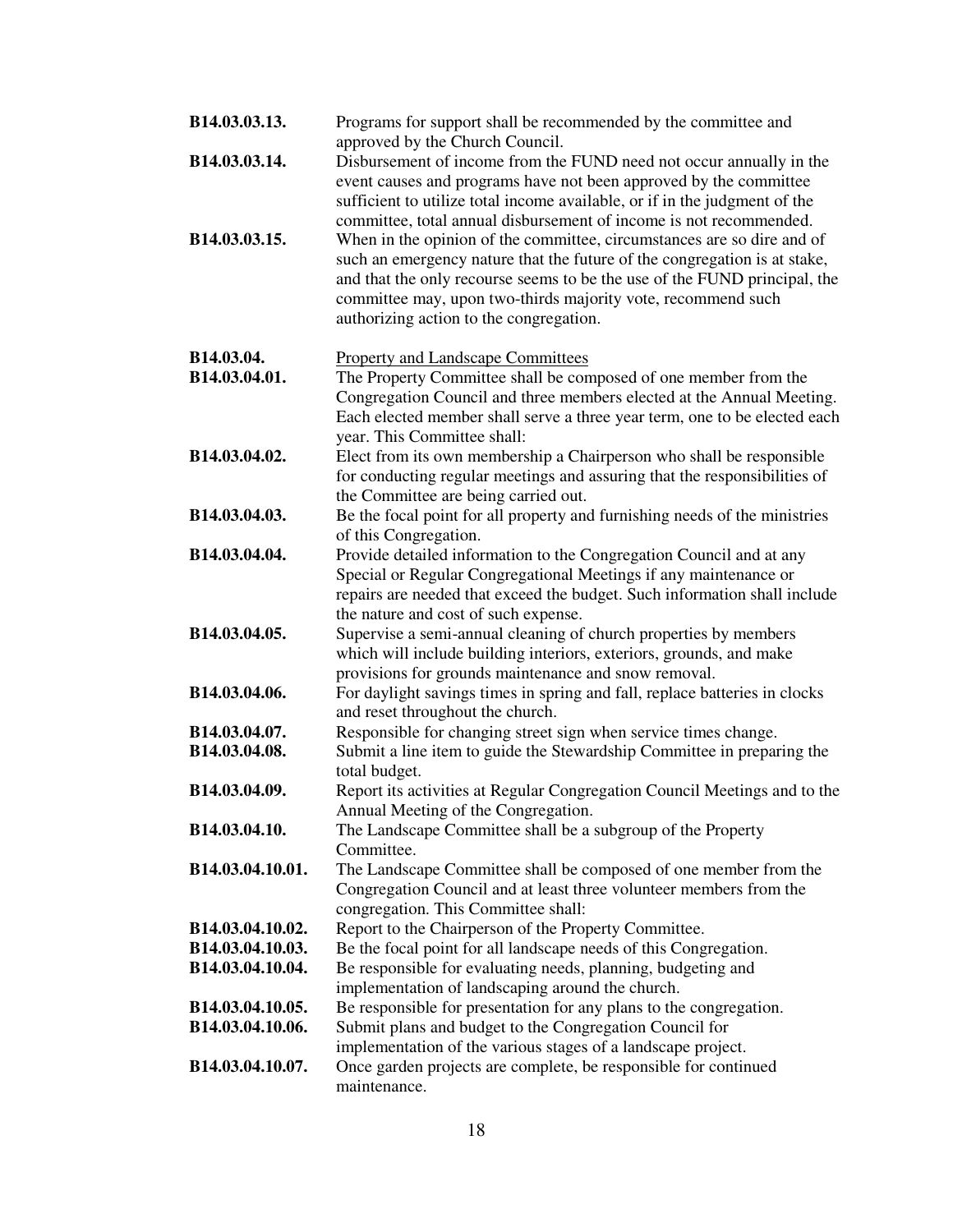| B14.03.04.10.08. | Report all activities at Regular Congregation Council Meetings and to<br>the Annual Meeting of the Congregation.                                                                                                                                                                                                                                                                                                                                       |
|------------------|--------------------------------------------------------------------------------------------------------------------------------------------------------------------------------------------------------------------------------------------------------------------------------------------------------------------------------------------------------------------------------------------------------------------------------------------------------|
| B14.03.05.       | <b>Stewardship Committee</b>                                                                                                                                                                                                                                                                                                                                                                                                                           |
| B14.03.05.01.    | The Stewardship Committee shall be composed of one member from the<br>Congregation Council, the church treasurer, and six members elected at<br>the Annual Meeting. Each elected member shall serve a term of three<br>years, two to be elected each year. This Committee shall:                                                                                                                                                                       |
| B14.03.05.02.    | Elect from its own membership a Chairperson who will conduct regular<br>meetings to guide this Congregation's development in accordance with<br>scriptural principles of stewardship.                                                                                                                                                                                                                                                                  |
| B14.03.05.03.    | Work with the Pastor and Financial Secretary on an annual basis to<br>update the Congregational Membership Roster, provide a Directory for<br>all members which will be updated annually by providing a list of new<br>members, and recommend removal of confirmed members who have not<br>for a period of five years actively participated in the life and worship of<br>the congregation by partaking in communion or providing monetary<br>support. |
| B14.03.05.04.    | Conduct an annual plan of receiving commitments from the members of<br>this Congregation concerning their use of time, treasure and abilities.                                                                                                                                                                                                                                                                                                         |
| B14.03.05.05.    | Prepare a budget for review by the Congregation Council which shall<br>make a recommendation for submission to the Annual Meeting of the<br>Congregation.                                                                                                                                                                                                                                                                                              |
| B14.03.05.06.    | Assure itself that the Treasurer and Financial Secretary are adequately<br>bonded.                                                                                                                                                                                                                                                                                                                                                                     |
| B14.03.05.07.    | Receive monthly reports from the Treasurer to ascertain that the<br>expenditures are within the budget approved by the Congregation. Such<br>reports should be submitted to the Congregation Council.                                                                                                                                                                                                                                                  |
| B14.03.05.08.    | Examine existing insurance coverage every three to five years as deemed<br>necessary.                                                                                                                                                                                                                                                                                                                                                                  |
| B14.03.05.09.    | Report its activities at Regular Congregation Council Meetings and to the<br>Annual Meeting of the Congregation.                                                                                                                                                                                                                                                                                                                                       |
| B14.03.06.       | <b>Worship and Music Committee</b>                                                                                                                                                                                                                                                                                                                                                                                                                     |
| B14.03.06.01.    | The Worship and Music Committee shall be composed of one member<br>from the Congregation Council, the Altar Guild Chairperson, organist,<br>and four members elected at the Annual Meeting. Each elected member<br>shall serve a three year term, two to be elected each year. This<br>Committee shall:                                                                                                                                                |
| B14.03.06.02.    | Elect from its own membership a Chairperson who will hold monthly<br>meetings.                                                                                                                                                                                                                                                                                                                                                                         |
| B14.03.06.03.    | Assist the Pastor in planning and conducting the worship services in<br>accordance with the liturgy of the ELCA.                                                                                                                                                                                                                                                                                                                                       |
| B14.03.06.04.    | Assist the Pastor in planning worship services in arranging special music,<br>setting service schedules, setting service settings, planning the actual<br>services for regular and special worship, providing appropriate worship<br>and music materials, and providing for choir(s).                                                                                                                                                                  |
| B14.03.06.05.    | Submit a line item to guide the Stewardship Committee in preparing the<br>total budget.                                                                                                                                                                                                                                                                                                                                                                |
| B14.03.06.06.    | Report its activities at Regular Congregation Council Meetings and to the<br>Annual Meeting of the Congregation.                                                                                                                                                                                                                                                                                                                                       |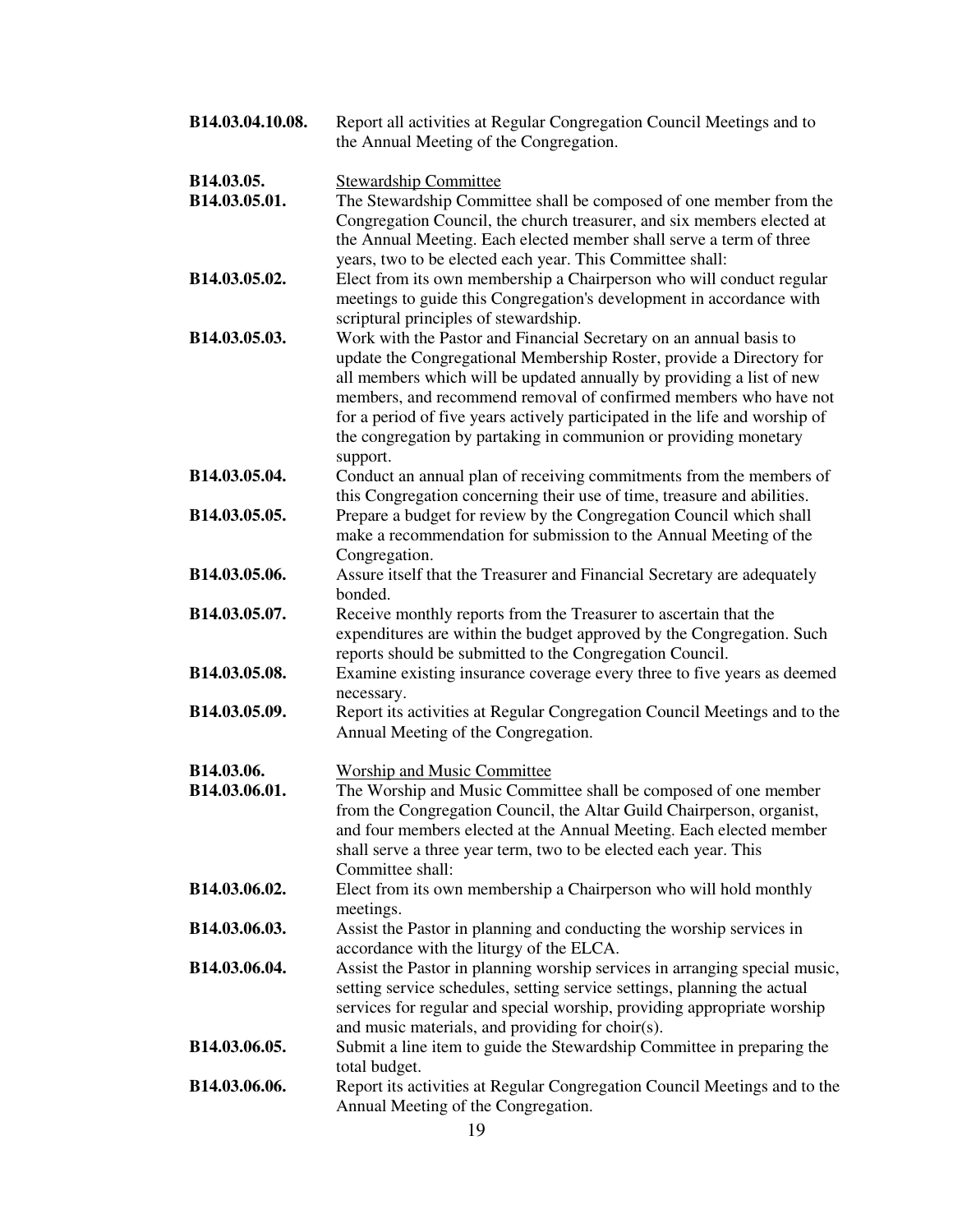| B14.03.07.    | Family Life and Youth Committee                                                                                                                    |
|---------------|----------------------------------------------------------------------------------------------------------------------------------------------------|
| B14.03.07.01. | The Family Life and Youth Committee shall be composed of a member                                                                                  |
|               | of the Congregation Council plus five members from the Congregation,                                                                               |
|               | one of which is a youth members. These members shall be elected to                                                                                 |
|               | serve three year terms, two being elected each year at the Annual                                                                                  |
|               | Meeting. This Committee shall:                                                                                                                     |
| B14.03.07.02. | Elect from its own members a Chairperson who will coordinate regular                                                                               |
| B14.03.07.03. | meetings of the committee.                                                                                                                         |
|               | Plan, coordinate, and conduct family-related activities for members of<br>the congregation. The purpose of the activities will be to create and    |
|               | nurture the concept of the congregation as a family while strengthening                                                                            |
|               | individual family units and plan receptions of new members, and                                                                                    |
|               | recognition of other member life milestones, such as but not limited to                                                                            |
|               | graduation and confirmation and other recognitions of members' service.                                                                            |
|               | The purpose of the activities will be to create and nurture the concept of                                                                         |
|               | the congregation as a family while strengthening individual family units.                                                                          |
| B14.03.07.04. | Provide families in the congregation with educational materials and                                                                                |
|               | opportunities to nurture faith in the home or community setting.                                                                                   |
| B14.03.07.05. | Advocate for families and family values in ways that are biblical and                                                                              |
|               | consistent with our Christian faith.                                                                                                               |
| B14.03.07.06. | Provide information and resources to increase congregational awareness                                                                             |
|               | of and ways to respond to current family issues and concerns in the local,                                                                         |
|               | national and global contexts.                                                                                                                      |
| B14.03.07.07. | Act as a sponsor board for youth activities and related fundraisers.                                                                               |
|               | Specifically, the committee will manage the financial support of member<br>(youth or adult) participation in events including, but not limited to, |
|               | ELCA Youth Gathering, summer camp and retreats, and mission trips.                                                                                 |
|               | Sub committees (temporary or on-going, such as Kids For Christ youth                                                                               |
|               | group) that develop as an extension of the Family Life and Youth                                                                                   |
|               | committee will have representation from this committee.                                                                                            |
| B14.03.07.08. | Prepare a Financial Statement for review upon request.                                                                                             |
| B14.03.07.09. | Submit a line item to guide the Stewardship Committee in preparing the                                                                             |
|               | total budget.                                                                                                                                      |
| B14.03.07.10. | Report its activities at regular Congregation Council Meetings and to the                                                                          |
|               | Annual Meeting of the Congregation.                                                                                                                |

### **Chapter 15.**

### **DISCIPLINE OF MEMBERS AND ADJUDICATION**

**\*C15.01.** Persistent and public denial of the Christian faith, willful or criminal conduct grossly unbecoming a member of the Church of Christ, continual and intentional interference with the ministry of the congregation, or willful and repeated harassment or defamation of member(s) of the congregation is sufficient cause for discipline of a member. Prior to disciplinary action, reconciliation and repentance will be attempted following Matthew 18:15–17, proceeding through these successive steps, as necessary: a) private counsel and admonition by the pastor, b) censure and admonition by the pastor in the presence of two or three witnesses, c) written referral of the matter by the Congregation Council to the vice president of the synod, who will refer it to a consultation panel drawn from the Consultation Committee of the synod, and d) written referral of the matter by the consultation panel to the Committee on Discipline of the synod. If, for any reason, the pastor is unable to administer the admonitions required by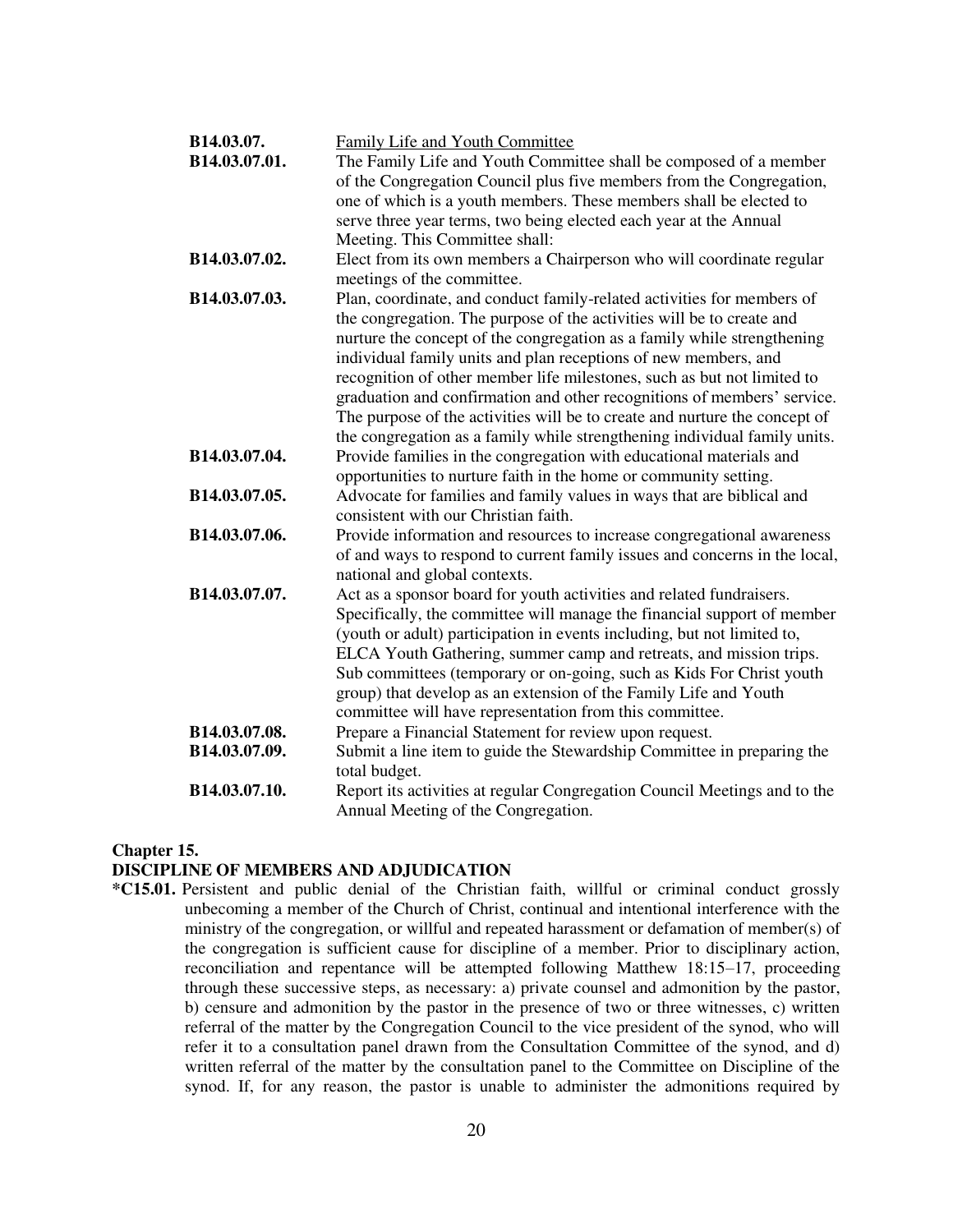paragraphs a. and b. hereof, those steps may be performed by another pastor chosen by the Executive Committee of the Congregation Council.

- **\*C15.02.** The process for discipline of a member of the congregation shall be governed as prescribed by the chapter on discipline in the *Constitution, Bylaws, and Continuing Resolutions of the Evangelical Lutheran Church in America*. If the counseling, censure, and admonitions pursuant to C15.01 do not result in repentance and amendment of life, charges against the accused member(s) that are specific and in writing may be prepared by the Congregation Council, signed, and submitted to the vice president of the synod. The vice president shall select from the synod's Consultation Committee a panel of five members (three lay persons and two clergy). A copy of the written charges shall be provided to the consultation panel and the accused member(s). The consultation panel, after requesting a written reply to the charges from the accused member(s), shall consider the matter and seek a resolution by means of investigation, consultation, mediation, or whatever other means may seem appropriate. The panel's efforts to reach a mutually agreeable resolution shall continue for no more than 45 days after the matter is submitted to it.
- **\*C15.03.** If the consultation panel fails to resolve the matter, that panel shall refer the case in writing, including the written charges and the accused member's reply, to the Committee on Discipline of the synod for a hearing. A copy of the panel's written referral shall be delivered to the vice president of the synod, the Congregation Council, and the accused member(s) at the same time it is sent to the Committee on Discipline of the synod. The Executive Committee of the Synod Council shall then select six members from the Committee on Discipline to decide the case, and shall appoint a member of the Synod Council to preside as nonvoting chair. Those six members plus the nonvoting chair comprise the discipline hearing panel for deciding the case. The Congregation Council and the accused member(s) are the parties to the case.
- **\*C15.04.** The discipline hearing panel shall commence and conduct the disciplinary hearing in accordance with the provisions governing discipline of congregation members prescribed in the *Constitution, Bylaws, and Continuing Resolutions of the Evangelical Lutheran Church in America.*
- **\*C15.05.** By the vote of at least two-thirds of the members of the discipline hearing panel who are present and voting, one of the following disciplinary sanctions can be imposed:
	- a. suspension from the privileges of congregation membership for a designated period of time;
	- b. suspension from the privileges of congregation membership until the pastor and Congregation Council receive evidence, satisfactory to them, of repentance and amendment of life;
	- c. termination of membership in the congregation; or
	- d. termination of membership in the congregation and exclusion from the church property and from all congregation activities.
- **\*C15.06.** The written decision of the discipline hearing panel shall be sent to the vice president of the synod, the accused member(s), and the Congregation Council as required by the *Constitution, Bylaws, and Continuing Resolutions of the Evangelical Lutheran Church in America*. The decision of the discipline hearing panel shall be implemented by the Congregation Council and recorded in the minutes of the next council meeting.
- **\*C15.07.** No member of the congregation shall be subject to discipline a second time for offenses that a discipline hearing panel has heard previously and decided pursuant to this chapter.

#### **\*C15.10. Adjudication**

**\*C15.11.** When there is disagreement among factions within this congregation on a substantive issue that cannot be resolved by the parties, members of this congregation shall have access to the synodical bishop for consultation after informing the chair of the Congregation Council of their intent. If the consultation fails to resolve the issue(s), the Consultation Committee of the synod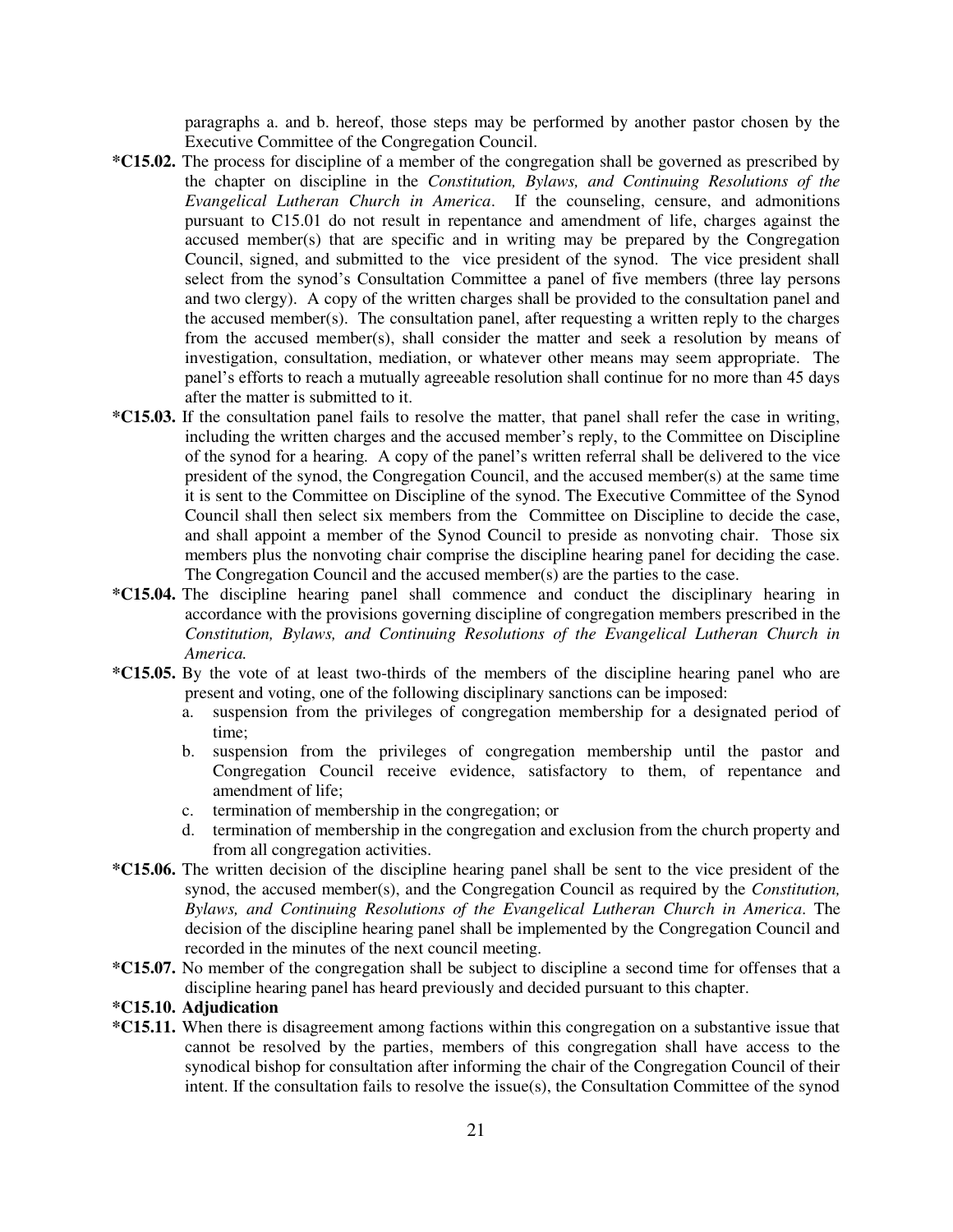shall consider the matter. If the Consultation Committee of the synod shall fail to resolve the  $is  $(s)$ , the matter shall be referred to the Synod Council, whose decision shall be final.$ 

## **Chapter 16.**

## **BYLAWS**

- **\*C16.01.** This congregation may adopt bylaws. No bylaw may conflict with this constitution.
- **\*C16.02.** Bylaws may be adopted or amended at any legally called meeting of this congregation with a quorum present by a majority vote of those voting members present and voting.
- **\*C16.03.** Changes to the bylaws may be proposed by any voting member, provided that such additions or amendments be submitted in writing to the Congregation Council at least 60 days before a regular or special Congregation Meeting called for that purpose. The Congregation Council shall notify the congregation's members of the proposal with the council's recommendations at least 30 days in advance of the Congregation Meeting. Notification may take place by mail or electronic means, as permitted by state law.
- **\*C16.04.** Approved changes to the bylaws shall be sent by the secretary of this congregation to the synod.

#### **Chapter 17. AMENDMENTS**

- **\*C17.01.** Unless provision \*C17.04. is applicable, those sections of this constitution that are not required, in accord with the *Model Constitution for Congregations of the Evangelical Lutheran Church in America*, may be amended in the following manner. Amendments may be proposed by at least 25 percent of voting members or by the Congregation Council. Proposals must be filed in writing with the Congregation Council 60 days before formal consideration by this congregation at a regular or special Congregation Meeting called for that purpose. The Congregation Council shall notify the congregation's members of the proposal together with the council's recommendations at least 30 days in advance of the meeting. Notification may take place by mail or electronic means, as permitted by state law.
- **\*C17.02.** An amendment to this constitution, proposed under \*C17.01., shall:
	- a. be approved at a legally called Congregation Meeting according to this constitution by a majority vote of those present and voting;
	- b. be ratified without change at the next annual meeting by a two-thirds majority vote of those present and voting; and
	- c. have the effective date included in the resolution<sup>2</sup> and noted in the constitution.
- **\*C17.03.** Any amendments to this constitution that result from the processes provided in \*C17.01. and \*C17.02. shall be sent by the secretary of this congregation to the synod. The synod shall notify the congregation of its decision to approve or disapprove the proposed changes; the changes shall go into effect upon notification that the synod has approved them.
- **\*C17.04.** This constitution may be amended to bring any section into conformity with a section or sections, either required or not required, of the *Model Constitution for Congregations of the Evangelical Lutheran Church in America* as most recently amended by the Churchwide Assembly. Such amendments may be approved by a simple majority vote of those voting members present and voting at any legally called meeting of the congregation without presentation at a prior meeting of the congregation, provided that the Congregation Council has submitted by mail or electronic means, as permitted by state law, notice to the congregation of such an amendment or amendments, together with the council's recommendations, at least 30 days prior to the meeting. Upon the request of 25 percent of voting members of the congregation, the Congregation Council shall submit such notice. Following the adoption of an amendment, the secretary of the congregation shall submit a copy thereof to the synod. Such provisions shall become effective immediately following a vote of approval.